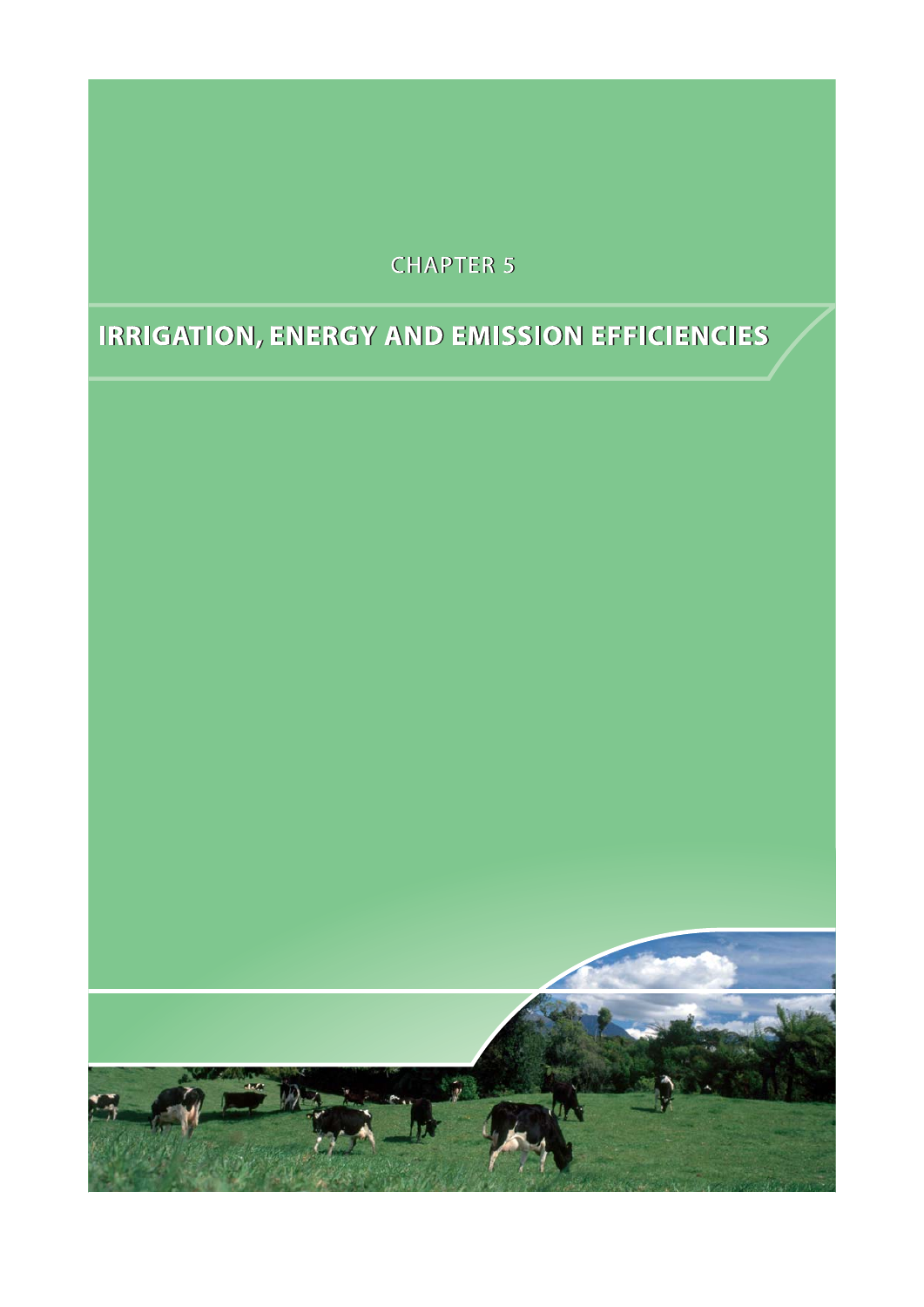## **TABLE OF CONTENTS**

| 5.0     | <b>Irrigation, energy and emissions</b>         | 5.2     | <b>Energy efficiency</b>                      |
|---------|-------------------------------------------------|---------|-----------------------------------------------|
|         |                                                 | 5.2.1   | Electricity savings                           |
| 5.1     | <b>Irrigation</b>                               | 5.2.1.1 | Water heating                                 |
| 5.1.1   | The soil-water balance                          | 5.2.1.2 | Milking system                                |
| 5.1.1.1 | Monitoring soil moisture                        | 5.2.1.3 | Milk chilling                                 |
| 5.1.1.2 | Monitoring evapotranspiration                   | 5.2.1.4 | Energy efficient lighting and appliances      |
| 5.1.1.3 | Monitoring water applied                        | 5.2.1.5 | <b>Biogas production</b>                      |
| 5.1.2   | Irrigation application variables                | 5.2.2   | Fuel savings                                  |
| 5.1.2.1 | Application depth                               | 5.2.3   | Savings on energy-intensive inputs            |
| 5.1.2.2 | Application rate                                | 5.2.4   | Top tips for saving energy                    |
| 5.1.2.3 | Return period                                   |         |                                               |
| 5.1.2.4 | Uniformity of application                       | 5.3     | <b>Greenhouse gas emissions</b>               |
| 5.1.3   | Selecting an irrigation system                  | 5.3.1   | Reducing carbon dioxide emissions             |
| 5.1.3.1 | Designing for peak demand                       | 5.3.2   | Reducing methane emissions                    |
| 5.1.3.2 | Types of irrigation systems                     | 5.3.2.1 | How methane is produced                       |
| 5.1.3.3 | Application efficiency of different<br>systems  | 5.3.2.2 | How methane production can be<br>minimised    |
| 5.1.3.4 | Energy efficiency of irrigation systems         | 5.3.3   | Reducing nitrous oxide emissions              |
| 5.1.3.5 | Labour requirements                             | 5.3.3.1 | How nitrous oxide emissions occur             |
| 5.1.3.6 | Reliability and maintenance of the<br>system    | 5.3.3.2 | How nitrous oxide emissions can be<br>reduced |
| 5.1.4   | Planning irrigation                             | 5.3.4   | Top tips to reduce greenhouse gas             |
| 5.1.4.1 | Irrigation scheduling                           |         | emissions                                     |
| 5.1.4.2 | Timing of irrigation                            |         |                                               |
| 5.1.4.3 | Strategies for working with restricted<br>water | 5.4     | <b>Further reading</b>                        |
| 5.1.4.4 | Pre-season checks                               |         |                                               |
| 5.1.5   | Improving efficiency of operation               |         |                                               |
| 5.1.5.1 | Testing irrigator efficiency                    |         |                                               |
| 5.1.5.2 | Energy efficient operation                      |         |                                               |
| 5.1.6   | Performance review and audit                    |         |                                               |
| 5.1.7   | Minimising impacts on soil and water<br>quality |         |                                               |
| 5.1.7.1 | Minimising runoff and leaching                  |         |                                               |
| 5.1.7.2 | Managing soils and grazing under<br>irrigation  |         |                                               |
| 5.1.8   | Top tips for irrigation                         |         |                                               |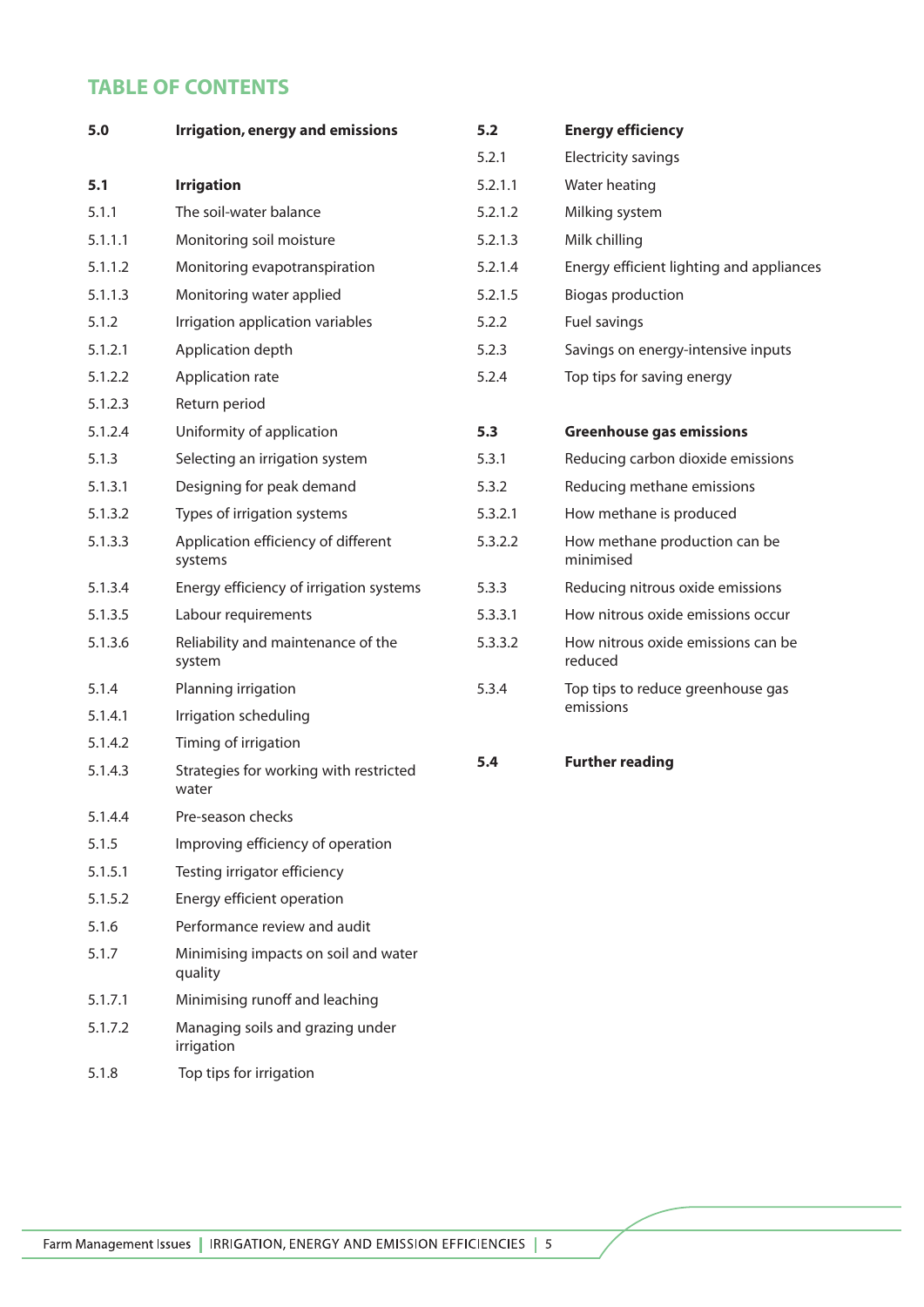## **5.0 IRRIGATION, ENERGY AND EMISSIONS**

The overall efficiency of the dairy farm operation is a function of what is produced (outputs) from what is used (inputs).

In addition to the milk produced, dairy farming, like other productive activity, creates unintended outputs in the form of by-products and emissions. Some of these are nutrient losses in farm runoff and drainage (refer to Chapters 3 and 4), while others are gaseous losses, including greenhouse gases.

Apart from nutrients (which are addressed in Chapter 3), some of the most important inputs introduced to the farm system come in the form of energy. Fuel and electricity are essential for basic dairy farm operations. Nitrogen fertiliser is an energy-intensive product to manufacture and so can also be considered a type of energy input into the farm system. Similarly, concentrated feed and supplements have an associated energy cost in their production and transport.

For irrigated farms, water is another critical input, which also usually has an energy use associated with it in the form of pumping.

New Zealand dairy production, based on the pastoral system with clover-fixed nitrogen, has gained an international reputation for its efficiency. However, farms with similar production levels can have markedly different levels of input energy intensity and therefore efficiency. This is mainly related to the level of irrigation and fertiliser inputs, with irrigation being the single most important determinant. The efficiency of production in terms of energy used per unit of product declines on irrigated farms since these tend to have higher inputs of both N fertiliser and electricity (refer to Table 5.0-1).

**TABLE 5.0-1** 

| EFFICIENCY INDICATORS OF NON-IRRIGATED AND IRRIGATED DAIRY FARMING IN NEW ZEALAND |
|-----------------------------------------------------------------------------------|
|-----------------------------------------------------------------------------------|

| <b>Indicators of Production and Efficiency</b>  | <b>Average Non-Irrigated</b><br><b>Dairy Farm</b> | <b>Average Irrigated</b><br><b>Dairy Farm</b> |
|-------------------------------------------------|---------------------------------------------------|-----------------------------------------------|
| Per cow milk production (kgMS/cow)              | 304                                               | 346                                           |
| Nitrogen application rate (kgN/ha)              | 68                                                | 135                                           |
| Electrical energy intensity (GJ/ha)             | 3.4                                               | 12.2                                          |
| Total energy intensity (GJ/ha)                  | 16.9                                              | 30.6                                          |
| Total energy input (MJ/kgMS)                    | 21.6                                              | 33.6                                          |
| Gross $CO_2$ emission (kgCO <sub>2</sub> /kgMS) | 1.4                                               | 2.0                                           |

Wells, 2001

Efficient dairying also means making the best use of all inputs for maximum production with minimum losses.

Management should aim to convert as much of the nutrients and feed inputs as possible into useful product and lose as little as possible to the environment.

Where irrigation is used, accurate scheduling and efficient application will make best use of the limited water resource and can also significantly reduce energy consumption.

The wise use of machinery fuel and electricity in the farm dairy will cut farm costs, place less demand on national energy resources and reduce greenhouse gas emissions.

Strategies to reduce methane and nitrous oxide emissions from agriculture are still being researched. However, there are some promising avenues to allow farmers to cut back on these emissions while maximising the efficiency of production. These focus on alternative feeds, genetic breeding and soil and effluent management.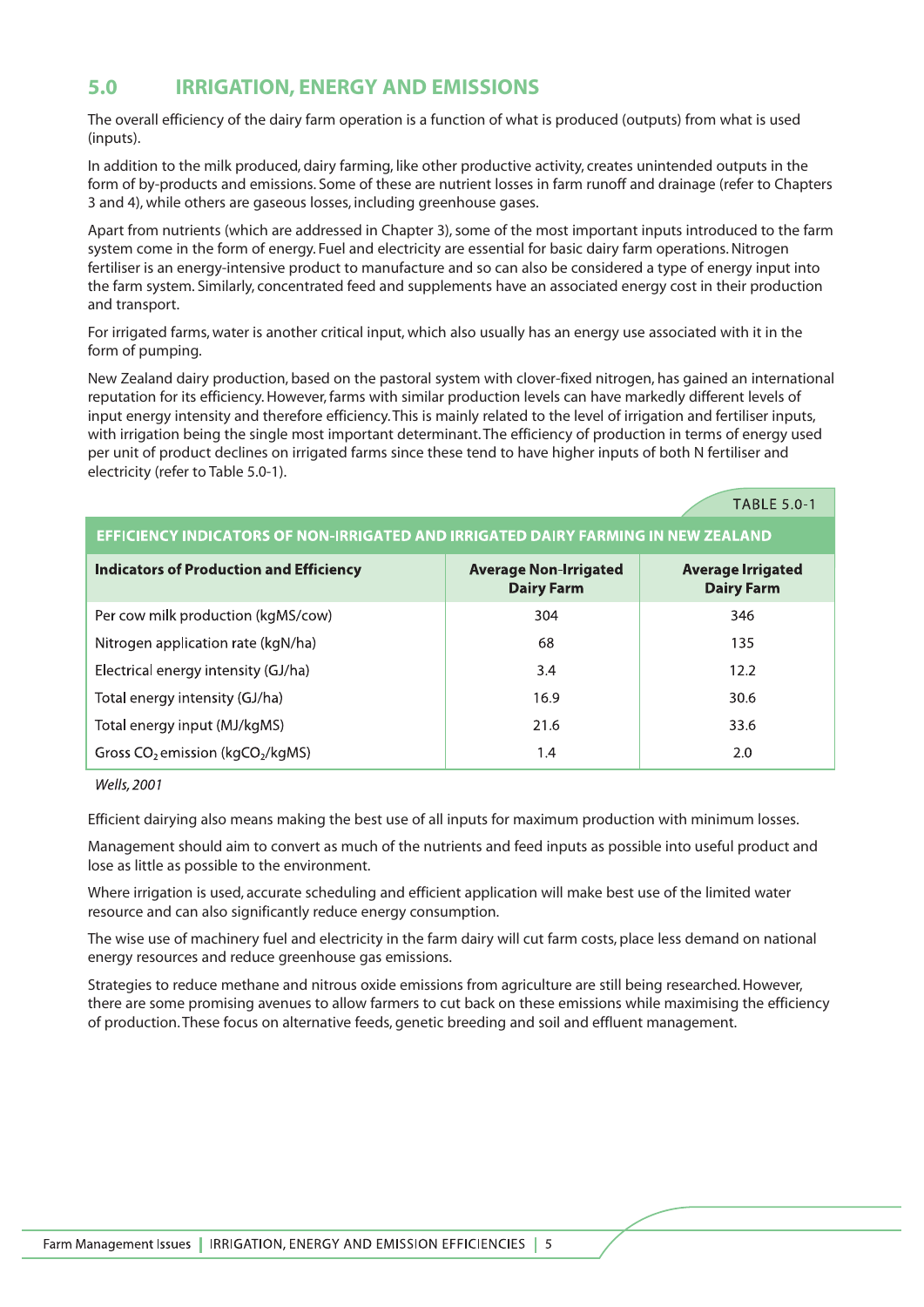## **5.1 IRRIGATION**

In the drier climate zones of New Zealand irrigation has dramatically increased production on dairy farms.Water is becoming increasingly important component of farming in New Zealand and its rural economy. Irrigation which was once regarded as an insurance policy type tool has now become an integral part of farming especially in summer dry areas. Irrigation has had a key role in revolutionising farming practices in many parts of New Zealand.

For irrigation to be economic, the increase in production must create enough extra income to cover the cost of purchasing, installing, operating and maintaining the system while still providing an acceptable return on investment. This is most likely in sites with less reliable rainfall and free-draining soils with low water storage capacity.

Irrigation also offers other benefits:

- decreased personal stress associated with climatic variability
- better pasture cover which may decrease the risk of erosion and weed invasion
- a build-up of organic matter in the soil, which can improve water holding capacity and nutrient retention.
- an increase in earthworm activity in the soil.

However, with the increased production from irrigation come other costs and considerations, as irrigation may require:

- a large rise in energy use and associated cost to the farm business and the environment
- changes to farm layout and shade and shelter plantings (depending on the equipment used)
- increased fertiliser use and effluent disposal due to an overall rise in farm production
- increased labour involved in shifting and maintaining the irrigation system
- servicing of debt for the capital cost of the system.

While irrigation reduces the risk from climatic factors, it may expose the farm to higher financial risks or the risk of losing access to the water supply. On-farm storage is one way to reduce the risk of losing access to water and also to lessen the impact on other users.

Increasing demand for water has put some water supplies under stress and has fuelled debate among competing users as to how limited supplies of water should be allocated. Efficient and responsible use will enable dairy farmers to make the best case for ongoing access to the resource. Irrigation technologies and techniques have been developed to minimise nutrient loss and improve irrigation efficiency (refer to 5.1.1.1 Monitoring soil mositure).

Water extraction can have a number of impacts on surface waterways. The waterway may have a reduction in flow rate, depth and area, giving lower water volume. This can affect the physical waterway by reducing the surface area, amount of braiding and frequency and duration of river mouth closure in some cases. Sediment patterns and gravel transport may also change if flushing of the waterway does not take place, impacting on flood scheme users.

Water quality changes can result from lower flows, including warmer temperatures, higher pH and higher nutrient concentrations. The consequent increase in algae and water weeds can decrease oxygen levels in the water.

Table 5.1-1 lists a range of possible consequences of these changes.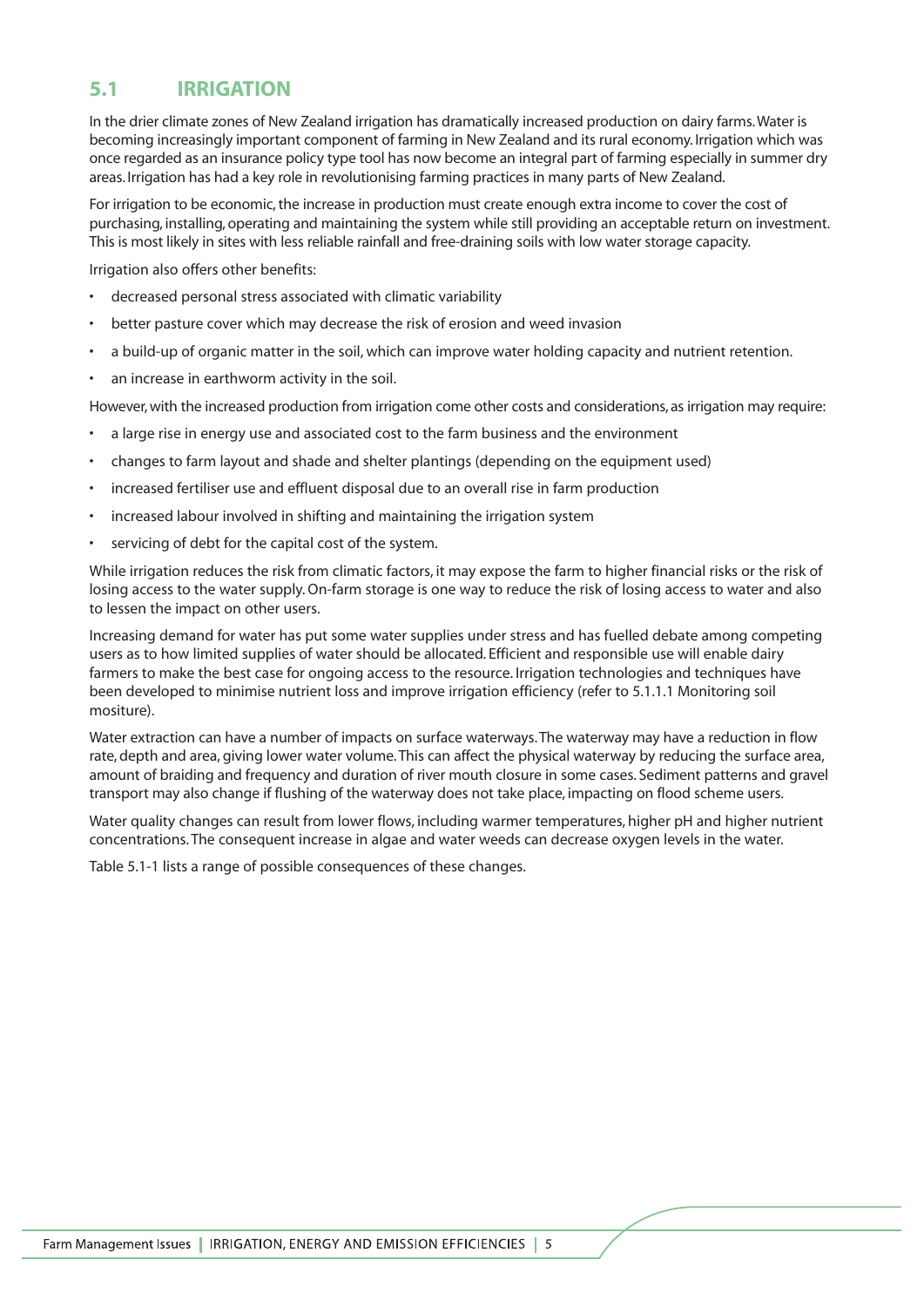#### SURFACE WATER EXTRACTION CAUSING STREAM DEPLETION - POSSIBLE IMPACTS TO WILDLIFE AND TO **RESOURCE USERS**

| <b>What/ Who Is Affected</b>         | <b>Impact</b>                                                                                                                                                                         |
|--------------------------------------|---------------------------------------------------------------------------------------------------------------------------------------------------------------------------------------|
| Bird life                            | Habitat quality decreased, predation increased and higher incidence of nesting failures                                                                                               |
| Aquatic insects and<br>invertebrates | Lower diversity of species and reduced populations, habitat area and quality decreased                                                                                                |
| <b>Fisheries</b>                     | Temperature range may exceed tolerance of some species, habitat area and quality<br>decreased, food sources restricted, spawning access and success decreased, predation<br>increased |
| Recreational users                   | Fewer opportunities, aesthetic values impacted on, less suitable water quality for contact<br>recreation                                                                              |
| Flood control schemes                | Lower flows mean less sediment is flushed from the system, which can raise<br>bed levels, flood risks and pumping costs                                                               |
| Other users                          | Less water available, water treatment costs increased, stock water availability and<br>suitability decreased                                                                          |
| Māori                                | Spiritual values impacted on (mauri), less access to some culturally important foods                                                                                                  |

Groundwater takes can also impact on other users, either in the immediate vicinity of a bore, or over the extent of a whole aquifer if abstractions exceed recharge rates and lower the water table. This can also affect the springs that feed waterways.

Runoff or leaching may also be increased where water is over-applied, with consequent effects on water quality. Poorly operating irrigation systems will apply too much water, saturating the soil. This will waste water and power, and increase the risk of pasture or soil damage and nutrient loss.

As the effects of managing the water resource extend beyond the farm boundary, in most cases a water take for irrigation will require a resource consent from the Regional Council. Complying fully with the conditions and achieving efficient irrigation will ensure that the above potential effects are minimised.

To achieve efficient irrigation and maximise the benefits, a sound understanding of the soil-water balance is required. Based on this, decisions must be made about design and operation, including these aspects:

- new system design
- planning of applications
- efficient operation of the system during the season
- reviewing performance at the end of the season.

Note that issues with irrigating effluent and reducing water use in the farm dairy are discussed in detail in the Dairying and the Environment Committee manual Managing Farm Dairy Effluent.

#### **5.1.1 The soil-water balance**

The basic objective of any irrigation system is to supply water to overcome a soil moisture deficit, which would otherwise limit plant growth.

A simple analogy for soil under irrigation is an ordinary dishwashing sponge. If you soak a sponge in the kitchen sink it becomes saturated. Lift it out and the free draining water keeps dripping until the field capacity is reached. Then start squeezing the sponge, the first half of the water comes out fairly easily; however you have to squeeze tighter and tighter until eventually reaching permanent wilting point where no more water comes out.

The following concepts are useful when planning the correct application and timing of irrigation events (refer to Figure 5.1-1):

• saturation point is when the soil is completely full of water. At saturation point, the water table is at the soil surface. Any additional irrigation or rainfall will be wasted as surface runoff or drainage below the root zone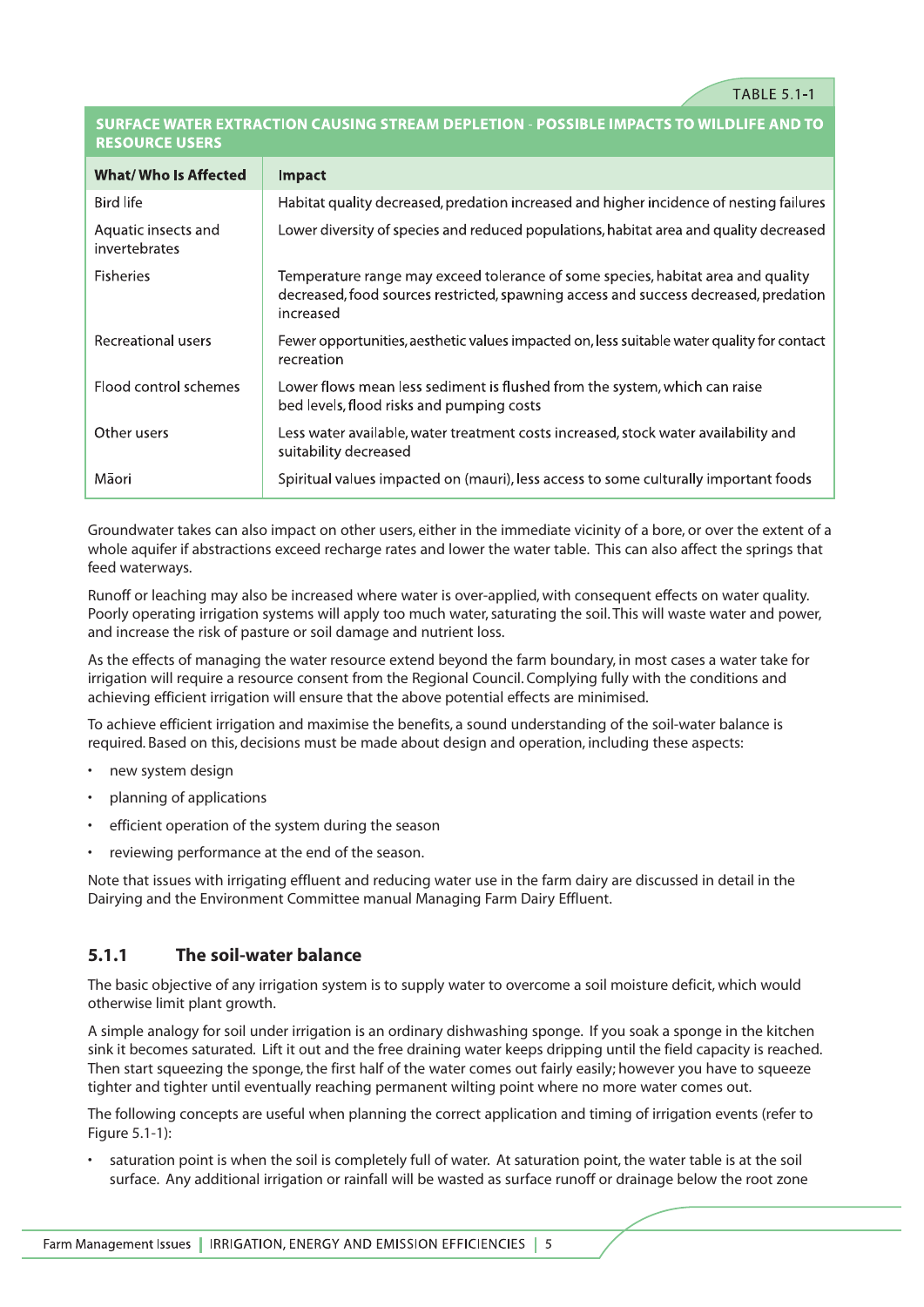- field capacity is the soil moisture content after the soil has been fully saturated and excess water has drained freely from the soil for 24 hours. At field capacity, plant roots can readily draw water from the soil
- permanent wilting point is the soil moisture content at which plants can no longer draw water out of the soil. At the permanent wilting point, plants will be so short of water that they will not recover, even if water is subsequently applied
- available water capacity is the amount of water held in the soil between permanent wilting point and field capacity. Available water capacity varies with soil type (refer to Table 5.1-2)
- evapotranspiration is the combination of water evaporated from the soil surface and the water transpired by plants. It indicates soil water loss that can only be replaced by either rainfall or irrigation
- soil moisture deficit is the difference between field capacity and current soil moisture levels. It indicates how much water has been lost through evapotranspiration and drainage



• the critical deficit is the soil moisture deficit after which drought stress will be experienced by the plant.

Note: Field capacity, permanent wilting point, and available water capacity are all specific to a given type and depth of soil; as such these properties do not vary over time (they are the same year to year). The critical deficit will vary according to the type and stage of the crop. The critical deficit for pasture is typically 50% of the available water capacity of the soil profile.

In summary, irrigation aims to keep soil moistures between the critical deficit (stress point) and field capacity, so that growth is not limited, and water is not wasted (refer to 5.1.4.1 Irrigation scheduling).

|                                                            |                                                                                                         | <b>TABLE 5.1-2</b> |  |
|------------------------------------------------------------|---------------------------------------------------------------------------------------------------------|--------------------|--|
| AVERAGE AVAILABLE WATER CAPACITY OF VARIOUS PASTORAL SOILS |                                                                                                         |                    |  |
| Soil type                                                  | Available water capacity (mm water / 100 mm depth of soil)<br>To a depth of 0.3 m<br>Depths below 0.3 m |                    |  |
| Sand                                                       | 15                                                                                                      | 5                  |  |
| Loamy sand                                                 | 18                                                                                                      | 11                 |  |
| Sandy loam                                                 | 23                                                                                                      | 15                 |  |
| Fine sandy loam                                            | 22                                                                                                      | 15                 |  |
| Silt loam                                                  | 22                                                                                                      | 15                 |  |
| Clay loam                                                  | 18                                                                                                      | 11                 |  |
| Clay                                                       | 17.5                                                                                                    | 11                 |  |
| Peat                                                       | 20 to 25                                                                                                | at least 20-25     |  |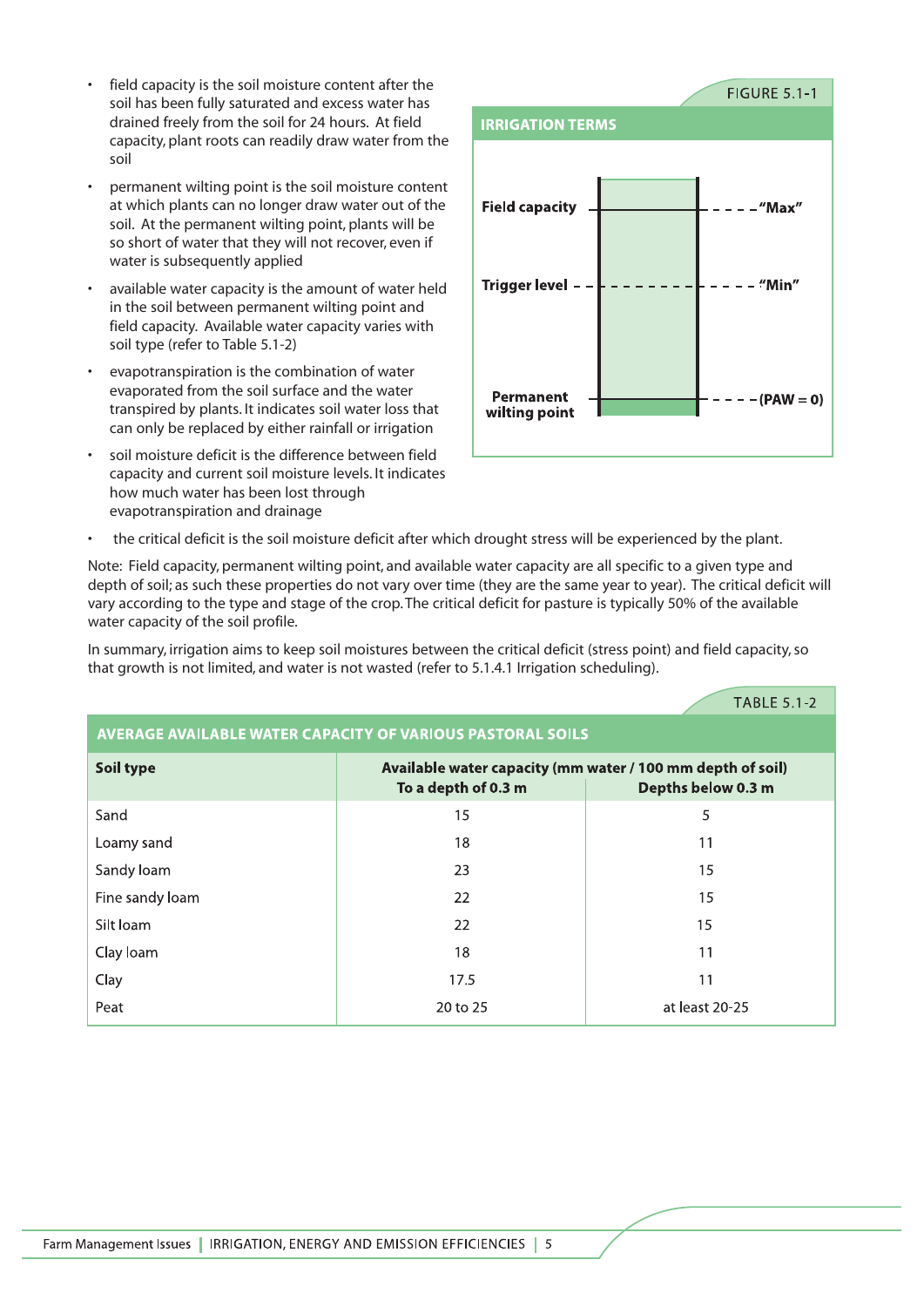## **5.1.1.1 Monitoring soil moisture**

Being aware of soil moisture levels throughout the season is critical to making sound decisions for optimum water use.

Soil moisture measurements should be taken from a variety of places over the property as single site observations are not likely to be representative. There are a number of options available to monitor soil moisture, including the following:

- observation is the most basic method, by digging holes to check soil moisture on the surface and subsurface. This requires experience for accurate interpretation
- tensiometers indicate soil moisture indirectly by measuring soil moisture tension (how freely water is available to the plant). Tensiometers work best at the 'wet end' of the range
- devices are available such as Aquaflex cables, TDR, resistance meters and neutron probes. These can be accurate and reliable, and are able to measure soil moisture throughout the soil profile to allow precise scheduling. However, the equipment is expensive and most likely to be used by consultants or advisors rather than farmers. Each type of equipment has advantages and disadvantages, which should be discussed with an advisor
- water budgets and water balances track soil moisture. From a known start point of soil moisture usually field capacity at the start of the irrigation season - expected changes in soil moisture are estimated by adding rainfall and irrigation, and subtracting evapotranspiration (refer to 5.1.1.2 Monitoring evapotranspiration). A water budget is inexpensive and reasonably accurate if it is done carefully. However, errors do accumulate to a point where soil moisture estimates can be inaccurate towards the end of the season.

## **5.1.1.2 Monitoring evapotranspiration**

Evapotranspiration (ET) is the total water lost by direct evaporation from plant/ soil surfaces and water transpired from plants. This is water lost from the soil that needs to be replaced by irrigation or rainfall.

ET figures calculated from weather station data are commonly presented in local newspapers or on Regional Council websites during the irrigation season. Kits may also be purchased to measure ET on the farm.

#### **5.1.1.3 Monitoring water applied**

Knowing how much water an irrigation system actually uses is an important precursor to effective and efficient management. It is also important in order to demonstrate that resource consent conditions have been met.

A recommended method for measuring water flow rates or volumes through the pump is to use a water meter. Look for a meter that meets ISO or similar standards.

Electricity use is only a good proxy for direct measurement of water use if the operating conditions of the pump or irrigation system do not change significantly (e.g. groundwater level variation, pump wear, different flow rates). A water meter is preferable.

Where irrigation systems are applying water at more than one location of the farm at the same time, a water meter on each irrigator is recommended for management precision.

While a water meter indicates how much water has passed through the pump it may not be an accurate measure of water applied due to factors such as wind, leaking noses or blocked nozzles therefore it should be used in combination with techniques to determine actual application rates (refer to 5.1.5.1 Testing irrigator efficiency).

#### **5.1.2 Irrigation application variables**

When determining irrigation applications, and when purchasing new equipment, the key variables of irrigation application must be taken into account:

- application depth (mm)
- application rate (mm/hr)
- return period (days)
- uniformity of application.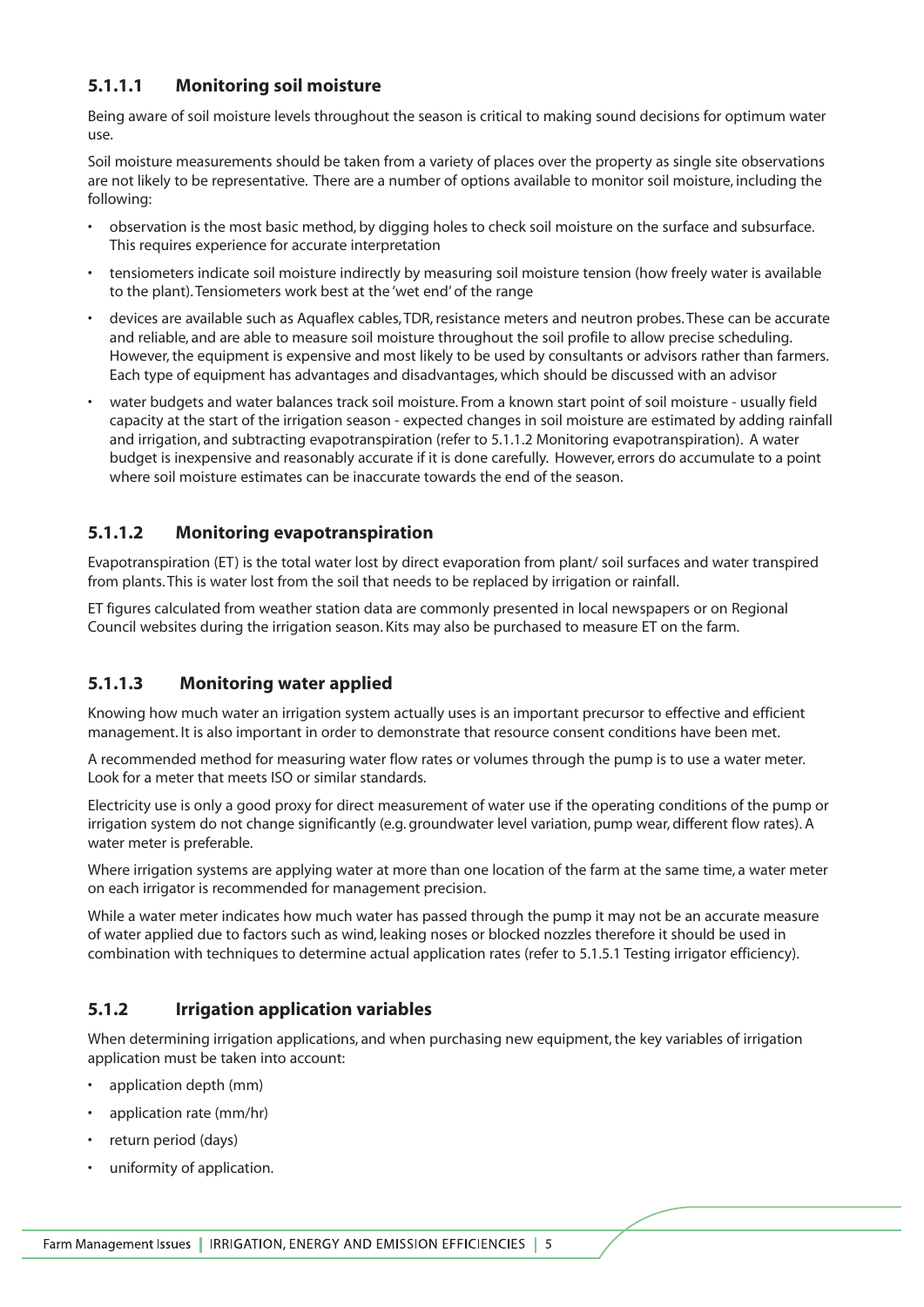## **5.1.2.1 Application depth**

The application depth (mm) is the amount of water applied at any one time (i.e. in a single pass, run or application).

The optimum amount of water applied per application depends on the available water capacity of the specific soil type and the current water volume held in the root zone. The prevailing weather conditions and predictions should also be taken into account.

The application depth is calculated by first determining the Available Water Capacity (AWC) for a known soil profile, either by using Table 5.1-2 or other published data on the particular soil type.

For example, based on Table 5.1-2, for pasture with a rooting depth of 70 cm in a loamy sand soil, the AWC would be:

18 mm AWC / 100 mm soil depth X 300 mm soil depth = 54 mm in the top 300 mm

+

11 mm AWC / 100 mm soil depth X 400 mm soil = 44 mm in the next 400 mm

= a total of 98 mm AWC in the top 700 mm of soil.

The application depth is then given by: AWC (mm) X critical deficit (%) / 100

The application depth for this example is 50% of the AWC (based on a critical deficit of 50%), therefore the application depth is 49 mm.

This is referred to as the net application depth, however allowances should be made for irrigation inefficiencies of the equipment (refer to Table 5.1-3).

The gross application depth (to account for application efficiency) is:

net application depth (mm) X 100

application efficiency (%)

Therefore based on Table 5.1-3 using a spray irrigator to apply a net application depth of

49 mm, the gross application depth would be 61 mm (49/80 x 100).

|                                                                   |                                                                 | <b>TABLE 5.1-3</b> |  |
|-------------------------------------------------------------------|-----------------------------------------------------------------|--------------------|--|
| <b>EFFICIENCY OF APPLICATION FOR VARIOUS IRRIGATION METHODS</b>   |                                                                 |                    |  |
| <b>Method of application</b><br><b>Application efficiency (%)</b> |                                                                 |                    |  |
| <b>Trickle</b>                                                    |                                                                 | 100                |  |
| Spray                                                             | Night watering                                                  | 90                 |  |
|                                                                   | Average day watering                                            | 80                 |  |
|                                                                   | Day watering in hot, windy weather                              | 60                 |  |
| Control flooding                                                  | Border dyke                                                     | 70                 |  |
| Semi-controlled flooding                                          | Wild flooding, little or no prepartion<br>and no spreader banks | 50                 |  |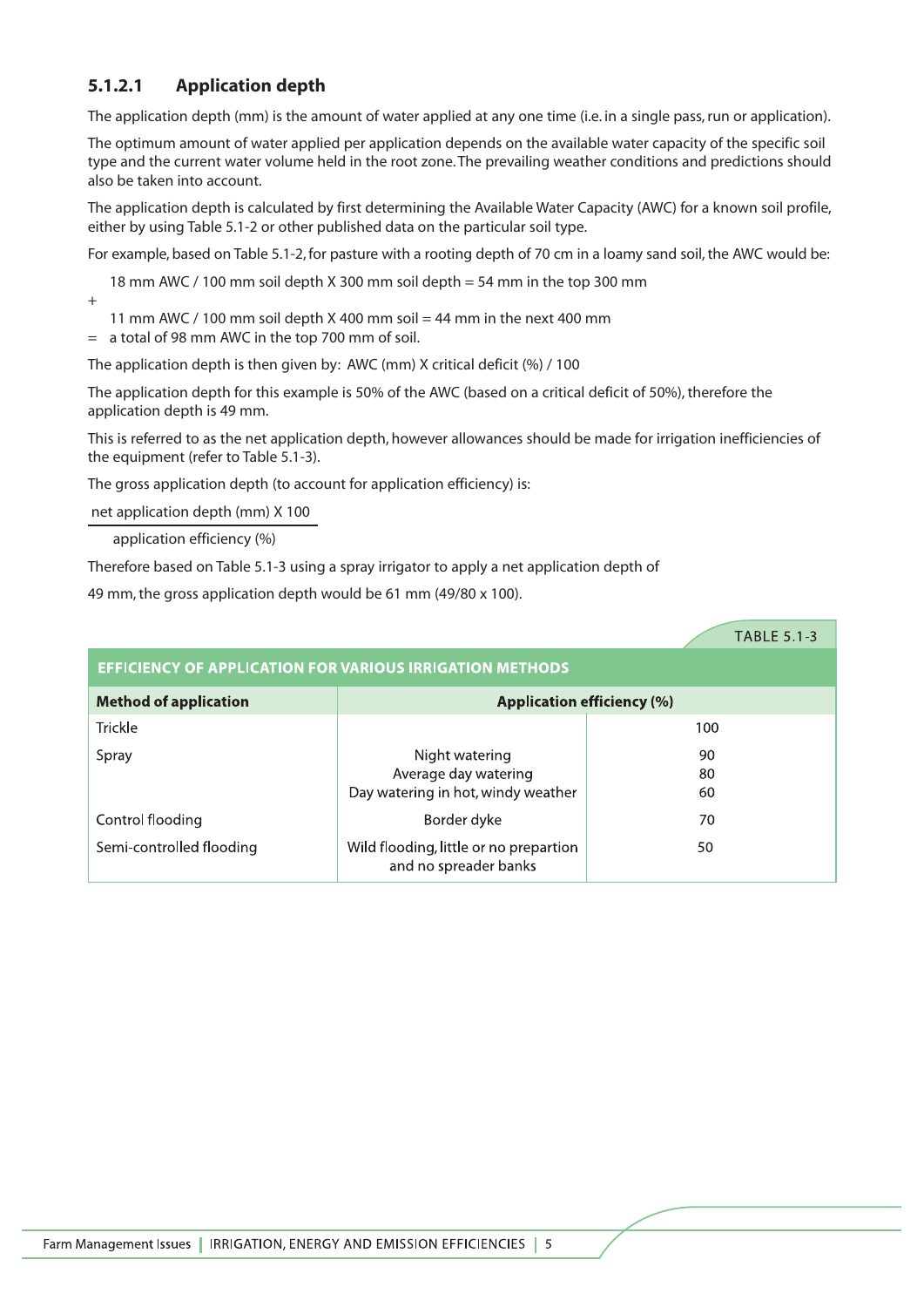## **5.1.2.2 Application rate**

The application rate (mm/h) is the speed at which water can be applied. If water is applied at a greater rate than the infiltration rate of the soil, runoff can occur and water and nutrients will be lost and may pollute waterways.

Application rate depends on the depth of water applied relative to the area it is applied on and the watering time of the system. The smaller the 'footprint' or 'wetted width' in relation to the total water flow through the irrigator, the higher will be the instantaneous application rate (the amount of water actually applied to that spot at that time).

Different types of irrigation systems have varying capacity to adjust the application rate. Travelling and rotating irrigators can be set so that their speed and application rate is appropriate for the soil type. However, these systems may not have a high uniformity of application, with a high variation in the instantaneous application rate at different points across the irrigator's path (refer to 5.1.2.4 Uniformity of application).

The maximum application rates given in Table 5.1-4 are for soils on pastoral land of up to 8° slope. Note that these are maximum figures and the input to the soil will be less, depending on the weather conditions.

|                                                                              | <b>TABLE 5.1-4</b>                      |  |
|------------------------------------------------------------------------------|-----------------------------------------|--|
| <b>IRRIGATION RECOMMENDATIONS FOR VARIOUS SOIL TYPES UNDER PASTURE COVER</b> |                                         |  |
| Soil type                                                                    | <b>Maximum application rate (mm/hr)</b> |  |
| Sand                                                                         | 32                                      |  |
| Pumice                                                                       | 32                                      |  |
| Loamy sand                                                                   | 32                                      |  |
| Sandy loam                                                                   | 20                                      |  |
| Fine sandy loam                                                              | 17                                      |  |
| Silt loam                                                                    | 10                                      |  |
| Clay loam                                                                    | 13                                      |  |
| Clay                                                                         | 6                                       |  |
| Peat                                                                         | 17                                      |  |

Note1: If figures are available for a specific soil type use them instead

Note 2: Application rates for land slopes up to 8 $\degree$  with low to steep hills refer NZS 1503, 1973

Note 3: Lighter application rates should be used when establishing pastures and crops

Note 4: If peat is very dry, start irrigation by using lower application rates and more frequent applications.

New Zealand Pastoral Agriculture Research Institute Limited; NZS 5103, 1973; Livingstone, 1992.

#### **5.1.2.3 Return period**

The return period (days) is the time that elapses between irrigation applications to allow for infiltration and efficient water use.

The ideal return period corresponds to the number of days required for the soil to reach the critical deficit. This varies, depending on crop water requirements under current weather conditions and evapotranspiration (ET) rates.

The return period is calculated by:

Net application depth (mm)

Evapotranspiration (mm)

For an irrigation system applying 50 mm of water to a soil with a AWC of 100 mm the return period for two different scenarios is shown below:

In the spring, assuming no rain with a spring mean monthly ET of 2 mm/day

The return period is:

 $\cdot$  50 mm/2 mm per day = 25 days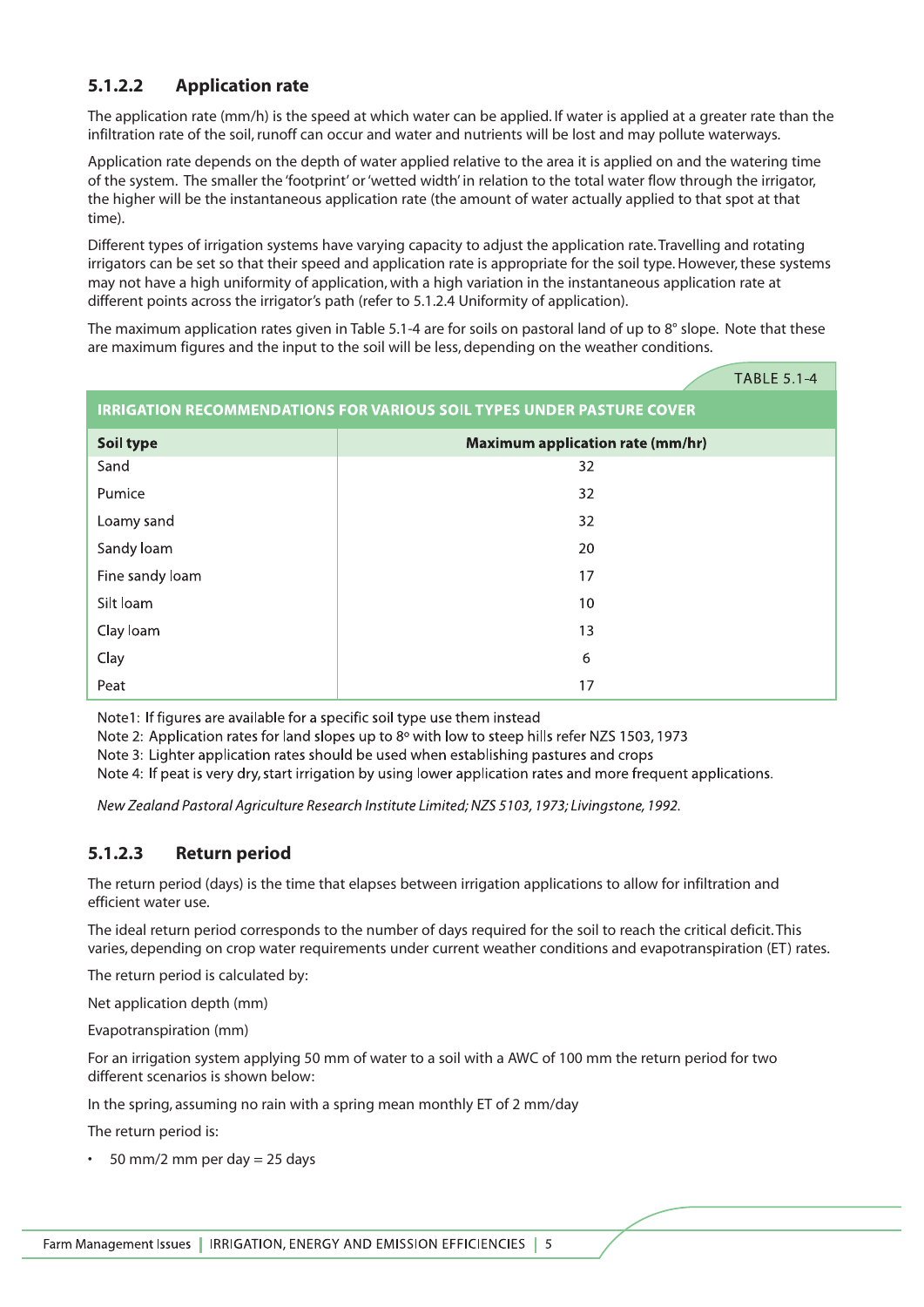In the summer, assuming no rain with a mean monthly ET of 5 mm/day

The return period is:

50 mm/5 mm per day  $= 10$  days

The decision when to reapply water will also be adjusted based on:

- the irrigation system's ability to move around the property
- district scheduling schemes (e.g. for border dyke systems)
- stock rotations
- prevailing weather to obtain the benefits of rainfall.

#### **5.1.2.4 Uniformity of application**

Any factor that causes uneven watering can heighten the risk of leaching or runoff of nutrients. It also increases the potential for under-watering or over-watering various parts of the paddock. In practice, a number of factors cause uneven watering:

- irrigation system design. Gun systems tend to be the least uniform, whereas travelling systems that can be adjusted, or low-application rate sprinkler systems are more uniform (refer to 5.1.3.3 Application efficiency of different systems)
- physical nature of the farm. A high application rate will give uneven watering on uneven or sloping ground, and ponding may occur. In this situation, particular care should be taken to ensure that application rates are kept low
- prevailing weather conditions. Wind can shift the spray pattern and can also slow down travelling irrigators. In areas frequently exposed to high winds, irrigate in calmer conditions and use boom-type irrigators rather than gun-type irrigators.

All of these factors must be taken into account when determining appropriate irrigation depths and rates and designing the system.

#### **5.1.3 Selecting an irrigation system**

When selecting and installing an irrigation system, be sure to design for both your current and future needs. Consider:

- capital cost
- running costs/ energy efficiency
- labour requirements
- application efficiency and uniformity
- maximum and minimum application rates, acceptable return periods and total system capacity
- total water needed, and suitability/reliability of the water source
- reliability of the system and maintenance required
- whether any parts of the system will be used to apply dairy shed effluent. (Refer to the Dairying and the Environment Committee manual Managing Farm Dairy Effluent).

Selection of the system to ensure it will meet the needs of the farm operation is vital, as system design sets the platform for all future operations. Before final selection of an irrigation scheme, it will pay to have the proposed scheme checked by an independent advisor or consultant. Once the system is in place, its operation and management during the season then determine its overall success.

Irrigation systems are affected by factors such as fence and race layout, water systems or the siting of farm buildings. It is important to take a long-term view - it may be better to move existing structures to accommodate a better irrigation system, as irrigation is a long-term investment. However, mature trees in the landscape are not so easy to replace, and the choice of system should take into account the benefit of farm trees for shade, shelter and aesthetic and property values. Equipment that can work around trees (such as moveable sprinklers) may entail a greater labour input, but can also be very efficient.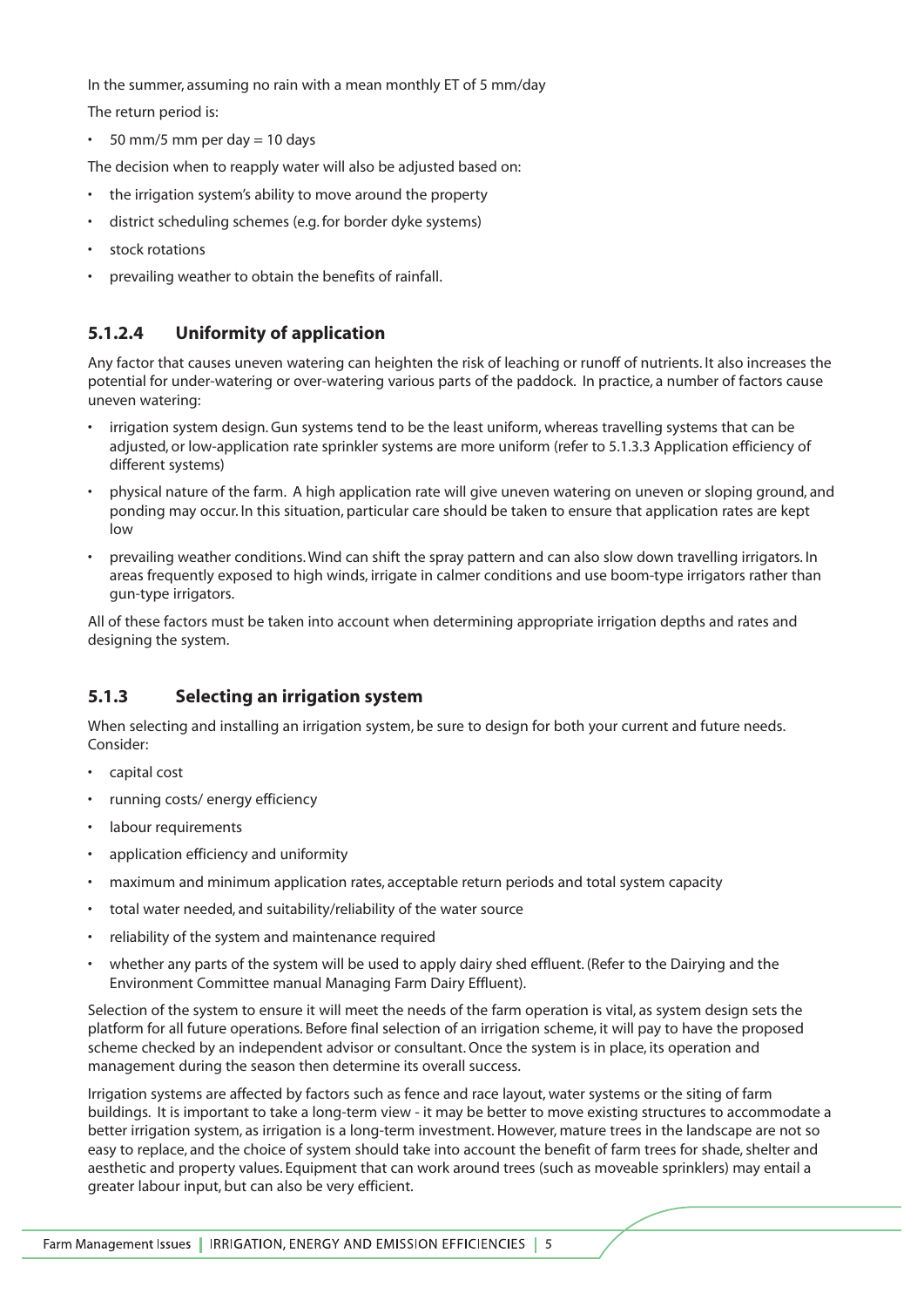## **5.1.3.1 Designing for peak demand**

It is advisable to seek expert advice to calculate the peak demand for your property.

For economic reasons, it is usually advantageous to design irrigation systems to run for 22-24 hours per day to meet peak demand. This is because peak demand only occurs for 1-3 months in the year, and in the shoulders of the season, the system can be operated for fewer days per week or fewer hours per day. Irrigation systems designed to meet peak demand over fewer hours of the day need higher flow rates, larger pumps and pipes, and higher application rates. Therefore they will have higher capital and operating costs.

Some farmers try to aim for night use only (to irrigate in less windy conditions and to use night rate electricity). However, it is rare to find a system designed to operate on 12 hours per day at peak demand that is more costeffective than one designed with lower capacity that is needed for 24 hours a day at peak demand. For this reason, it is important to choose a system design that minimises losses in windy conditions.

Associated with peak demand planning is a consideration of the water supply. Surface water takes are usually simpler and cheaper than groundwater, but river flows are subject to natural variations and may not provide a reliable supply. Groundwater is often more dependable, but the cost of lifting water to the surface can be a major constraint. If groundwater levels fall, this can change the economics for the irrigator, so it is wise to do some background research into the future reliability of the water supply.

## **5.1.3.2 Types of irrigation systems**

There are six main types of irrigation systems:

- 1. Sprinklers and laterals
- 2. Soft hose travelling gun irrigators
- 3. Hard hose travelling gun irrigators
- 4. Travelling boom irrigators
- 5. Centre pivot systems
- 6. Flood irrigation through border dykes.

Sprinklers and laterals are well suited to pasture irrigation on undulating country or paddocks with irregular shapes. Generally, they use 20% less energy than travelling gun irrigators of similar capacity. However, the system requires a high labour input to shift - up to 4 hours per day for a 200-cow herd. The selection and placement of sprinklers gives high potential for water to be applied uniformly, and at low average and instantaneous application rates, assisting efficiency. These systems are least likely to create problems with surface ponding or runoff of water.

Soft-hose travelling guns are the cheapest type of travelling irrigation system to install. They are easy to maintain, readily transportable, suitable for cropping and have good resale value. As gun-type irrigators operate at high pressure, they usually require 20 to 25% more energy to run than a comparable sprinkler and lateral system. A tractor, heavy rollers or permanent fixtures are required as an anchor for the unit and a tractor may be required to move it. Gun irrigators are considerably affected by wind and are not suitable in hilly paddocks. Gun systems provide the least uniformity and even at low average application rates, instantaneous rates can be high due to uneven distribution.

Hard-hose travelling guns use hard pipe as the means not only to deliver the water to the irrigator but also to **FIGURE 5.1-2** 



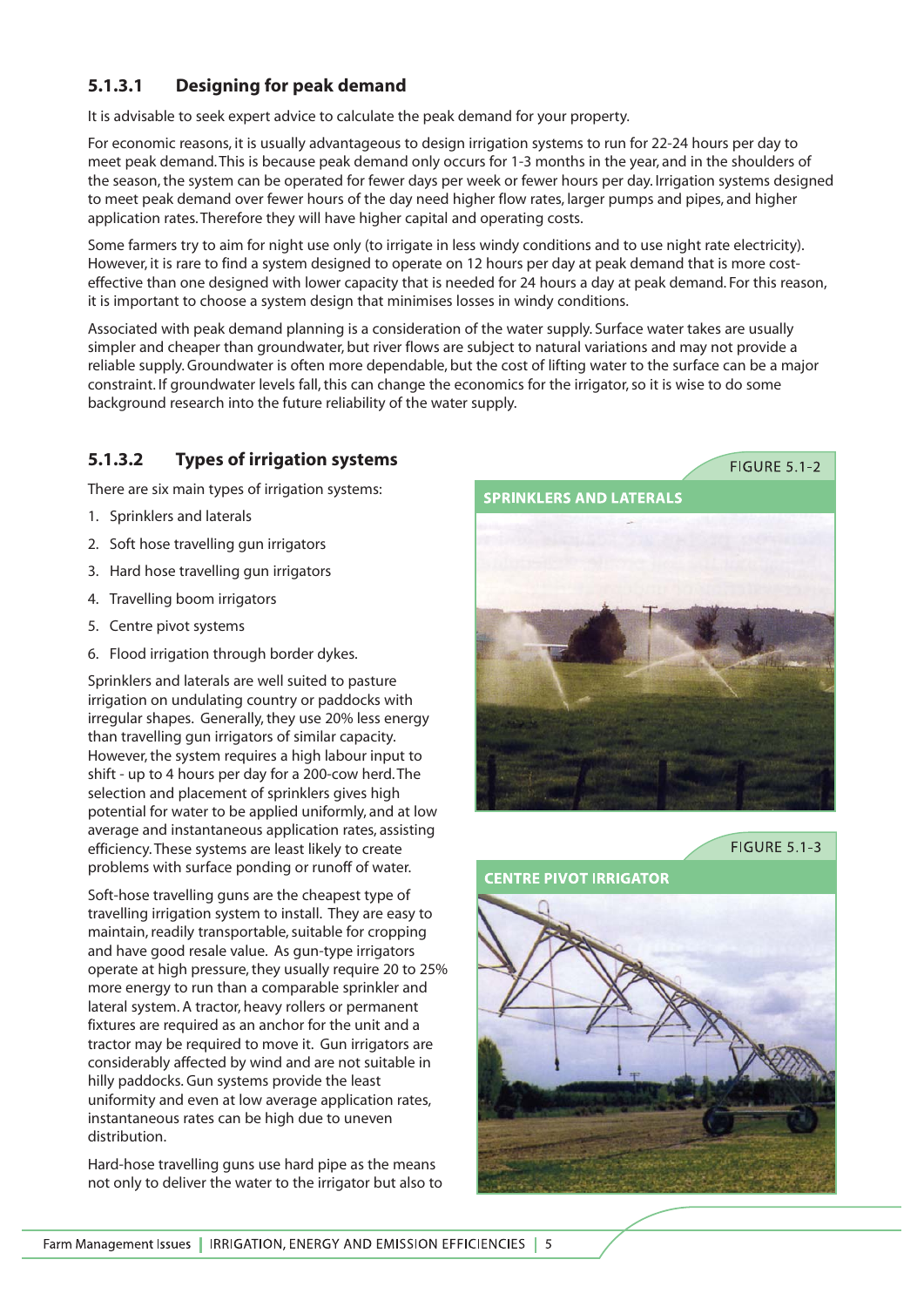winch the irrigator in. Hard-hose travelling guns do not require a tractor as an anchor, do not damage crops and can be used for steep runs or irregular shaped paddocks. Hard-hose units take a little more energy to run than soft-hose units of the same capacity.

Travelling boom irrigators operate on similar pressure to sprinkler and lateral systems, can be transported between areas, are good for cropping and are available as either fixed or rotary booms. Fixed boom units are powered by a diesel engine whereas the rotary units are driven by water pressure from the system, making them cheaper to operate. They are less affected by wind than travelling gun irrigators. The main disadvantages of travelling boom irrigators are that paddocks must be free from barriers (e.g. trees) and the capital cost is comparatively high. Towable systems generally have higher application rates because of the need to apply more water per irrigation.

Centre pivot systems involve a sprayline revolving around a central hydrant. As with travelling boom **FIGURE 5.1-4** 

**BORDER DYKES** 



irrigators, the capital cost is high and paddocks must be free from barriers so only low shelter can be planted. Pressures and energy requirements are less than for travelling irrigators and they require very low labour inputs. The sprinklers at the edges of the pivot move much faster than the centre sprinklers. In order to compensate for this and achieve a uniform application depth, it is necessary to adjust the application rate and the wetted footprint over the length of the pivot, e.g. by mounting different-sized sprinklers along the pivot.

Flood irrigation relies on slightly sloping land and gravity to transmit the water over the application site. With border dyking, flat land is divided into rectangular sections, with furrows and checkbanks (i.e. borders) that are used to direct flow. Flood irrigation through border dykes has lower running costs and energy use than a spray application system, because the soil conveys the water. However, extensive earthworks are involved in land levelling to allow successful water reticulation. To operate effectively, a land flooding system requires a large volume of liquid to be applied at one time and it is usually a less water-efficient means of irrigating. Water application tends to be uneven, with more water applied at the top end of the gradient. There is also a high risk of polluted runoff entering streams if there is a discharge from the paddock to a waterway.

## **5.1.3.3 Application efficiency of different systems**

Application efficiency refers to how much of the water applied is held in the soil root zone where it can be used by plants.

Table 5.1-5 shows that efficiency is primarily determined by the uniformity of application and a suitable application rate. The type of system chosen has a strong bearing on achieving both uniformity and a suitable application rate.

|                                                                  |           | <b>TABLE 5.1-5</b> |
|------------------------------------------------------------------|-----------|--------------------|
| <b>TYPICAL WATER LOSSES FROM A PRESSURISED IRRIGATION SYSTEM</b> |           |                    |
| <b>Loss component</b>                                            | Range     | <b>Typical</b>     |
| Leaking pipes                                                    | $0 - 10%$ | $0 - 1\%$          |
| Evaporation in the air                                           | $0 - 10%$ | $< 3\%$            |
| Wind-drift out of target area                                    | $0 - 20%$ | $< 5\%$            |
| Interception and evaporation from the crop/pasture               | $0 - 10%$ | $< 5\%$            |
| Surface run-off                                                  | $0 - 10%$ | $< 2\%$            |
| Uneven/excessive application depths and rates                    | 5-80%     | $5 - 30%$          |

McIndoe, 2002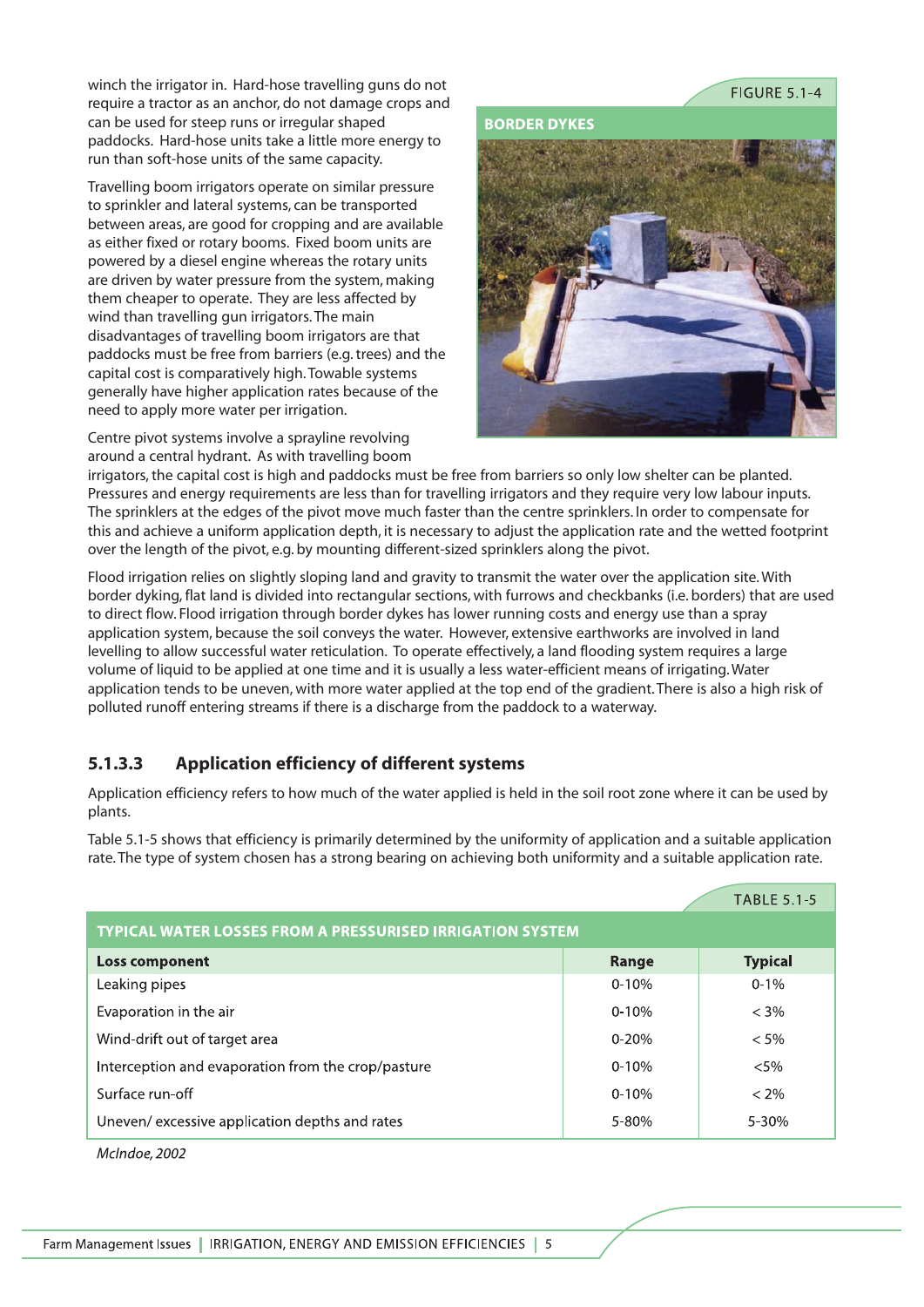Farmers often focus on leaks in pipelines or spray drift on windy days, as these factors are visible. However, these losses are often small compared to non-uniform application or excessive rates of application. Systems that cannot apply depths of water appropriate to soil water holding capacities or apply water evenly will be inefficient.

For example, for a system with a uniformity coefficient of 70% (typical of many systems in New Zealand), about 90 mm of water needs to be applied to replace a 50 mm soil moisture deficit over 90% of a field. Improving the uniformity to 90% means that only 60 mm of water needs to be applied to achieve the same result.

In general, the systems with highest efficiency are those that can apply small amounts of water frequently, such as medium-length centre pivots, linear move systems and 'pod' type sprinklers or long lines. Centre pivots, linear move machines and towable pivots can achieve high efficiency if used on the basis of 'little and often'. In the lower band of application efficiency are guns and high application rate booms, particularly when they are applying large, fixed depths of water over longer return intervals. Guns are most affected by wind, and booms with high application rates are most susceptible to surface redistribution and runoff.

Speeding up a travelling irrigator is an easy way of applying less water. However, this can have implications for system capacity, because if an irrigator operated at high speed is not moved after completing its run, the extra down time reduces system capacity. So for all moveable systems, there is generally a trade-off between maintaining system capacity and applying lower depths to increase application efficiency, entailing more shifting and labour.

The choice of system is also influenced by other factors such as availability of local suppliers and service, portability and ease of shifting, and the need to irrigate odd-shaped paddocks or paddocks with trees.

## **5.1.3.4 Energy efficiency of irrigation systems**

The energy input into irrigation systems is principally the electricity required for pumping, although centre-pivot and lateral move irrigators also require an additional energy source for propulsion (refer to 5.1.3.2 Types of irrigation systems). Flood systems do not require pumping to distribute water.

Choosing the right pump for the system is vital to minimising energy use. There is significant variation in the maximum pump efficiencies of different pump models. Also, electric motor efficiencies can vary between models. This means that there can be significant differences in energy use between pumps that provide similar duties.

The lowest cost per cubic metre of water pumped generally occurs when the pump is being operated at a flow equal to or higher than the flow at the maximum efficiency point. Choosing a pump with an operating duty above the maximum efficiency flow will also result in less loss of irrigation system performance as the pump wears.

#### **5.1.3.5 Labour requirements**

The labour required to operate an irrigation system varies greatly. Fully automated systems can reduce the labour for daily operation to a few minutes per day. However, automatically controlled systems cost more, and can have a significant labour requirement for maintenance or require specific technical expertise.

#### **5.1.3.6 Reliability and maintenance of the system**

When looking into systems, it is useful to find out how much maintenance is required and how many years' service can be expected from them. Ask around and enquire of other farmers who are using these systems. Poor water quality due to sand or silt, organic materials, and iron in the water can also have a major effect on system life.

#### **5.1.4 Planning irrigation**

Pre-season planning includes mapping out the overall strategy for the season, considering the timing or trigger points of when to start irrigating, and conducting the necessary pre-season checks or maintenance. Ongoing planning involves monitoring conditions and scheduling irrigation accordingly.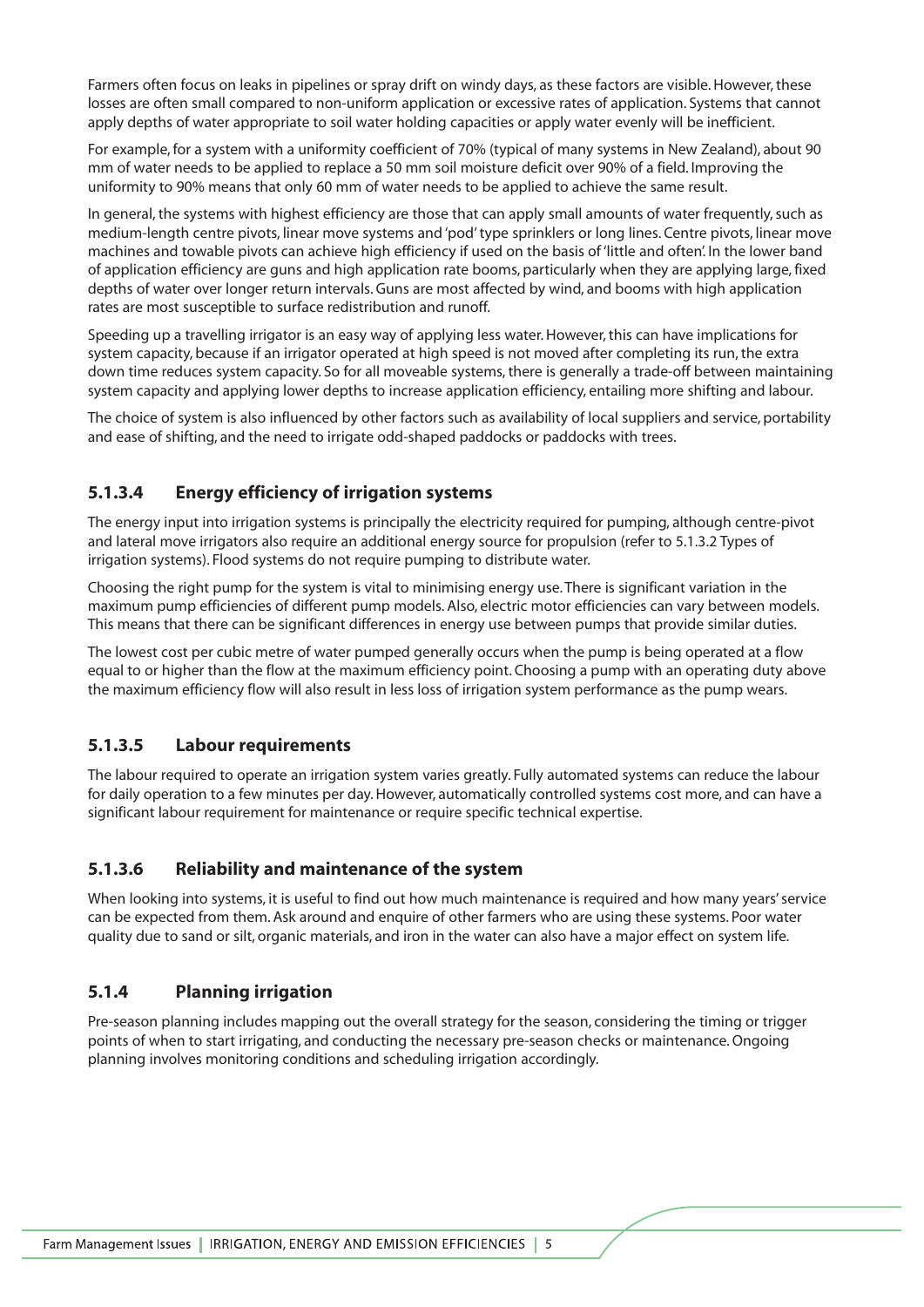#### **5.1.4.1 Irrigation scheduling**

Irrigation scheduling will help to identify when it is best to start irrigating, how much to irrigate, and when to stop.

The aim of irrigation scheduling is to irrigate before reaching the critical deficit point, and to fill the soil to slightly below field capacity. By not quite filling to field capacity, rain that falls after irrigation is still useful. By not allowing soil moisture to fall to the critical deficit, variations in soil conditions and plant use are allowed for so that no plant suffers drought stress.

The closer soil moisture levels get to field capacity, the more likely it is that subsequent rainfall will be lost to deep drainage or runoff rather than held in the root zone of the plants. The more rainfall that can be used, the less irrigation will be required.

However, there is a cost to irrigating with small applications. Systems have to be designed to operate on shorter cycles, and this involves a labour cost for non-automated systems. Careful consideration is needed of these tradeoffs when scheduling.

In theory, the most efficient use of rainfall would occur if soil moistures were retained at a little above the critical deficit by applying very small depths of water. This would leave the soil as dry as possible without causing any yield loss. For large field irrigation systems, it is not realistic to design or operate a system at this level, and there is generally a trade-off between optimum use of rainfall and irrigation system capacity and return intervals. For welldesigned systems, the approach of using a trigger level a little above the stress point and irrigating to just under field capacity is a reasonable compromise.

For example, if a soil holds 100 mm of water between the critical deficit point and field capacity, then irrigation could occur when the deficit reaches 80 mm, applying 60 mm of water to finish with a soil moisture deficit of 20 mm.

## **5.1.4.2 Timing of irrigation**

The golden rule is to plan ahead. To make the decision as to when to start, it is useful to know your soil's water holding capacity and the critical deficit for the pasture or crop, to keep in mind the capacity of the irrigation system and to measure soil moisture regularly.

Aim to avoid moisture stress, by planning one complete irrigation cycle ahead (i.e. if it takes 20 days to get around your irrigated pastures, then you need to consider how dry it will be in 20 days' time). Using soil moisture measurement and evapotranspiration (ET) predictions is the most reliable way to do this.

This may mean starting while soil moisture levels are still well above the critical deficit. To avoid wasting water, start with light applications and use heavier applications later in the cycle.

#### **5.1.4.3 Strategies for working with restricted water**

Where there is a shortage of water during the season, the following strategies may be adopted:

- ensure that the irrigation system is operating to a high standard to avoid wastage
- water the paddocks with the highest water holding capacities in preference to paddocks with soils of low water holding capacity
- extend the irrigation interval on less productive pastures paddocks that do not respond as well to irrigation and those that contain drought tolerant species - and lessen the interval on more productive pastures. For severe water shortages, stop watering paddocks that have species more tolerant to moisture stress and concentrate the water on those paddocks that are less tolerant and more productive
- do not irrigate paddocks that use water less efficiently due to poor design or location. This is particularly significant with border dyke systems
- miss out 25% of borders in any round, leaving a different area out on each round.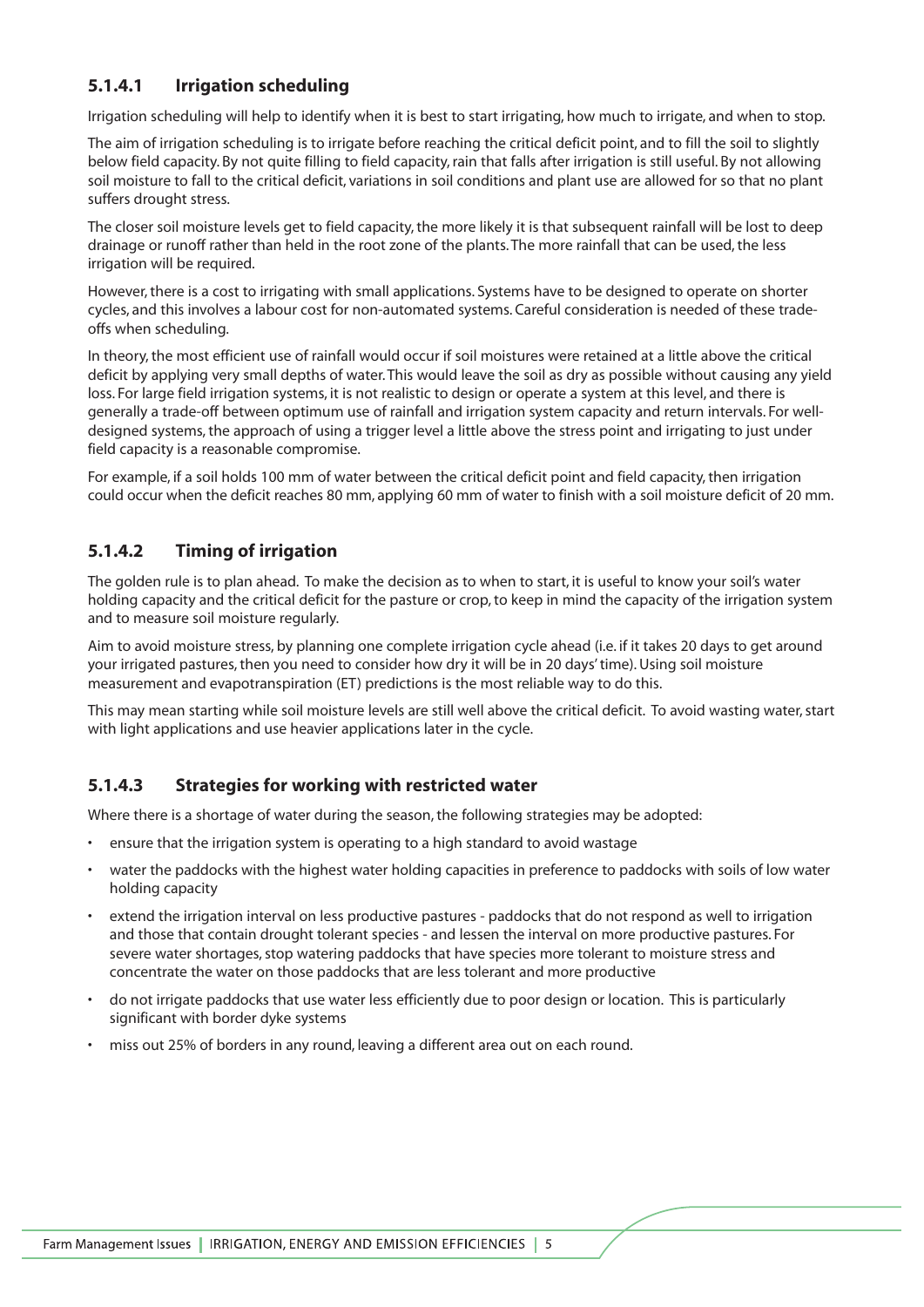#### **5.1.4.4 Pre-season checks**

The importance of testing wells and pumps depends on the spare capacity in the system. For systems with high capacity, a small loss of pumping performance may not matter, whereas systems with limited capacity have less room for poor performance.

Properly installed pumps that are pumping clean water can run for many years without problems. However, if there appears to have been a drop in performance (for example the system is not operating at correct pressures) then a pump and well test is recommended.

Possible causes of poor performance include well level changes, pump wear, screen blockages or casing failure.

Travelling irrigators should be maintained according to the manufacturer's specifications, which usually includes attention to lubrication, bearings, seals, tyre pressures, drag hoses, and wire ropes as well as the system structure. Pipes and hoses should be checked for blockages that can cause serious damage to the drive units if they pass through the system.

Leaks in pipes should be repaired and sprinklers, nozzles and jets should be examined.

The system should be test-run to check sprinkler operation, application depths and travel speeds (refer to 5.1.5.1 Testing irrigator efficiency).

#### **5.1.5 Improving efficiency of operation**

Improving water use efficiency will reduce impacts on the water source and other users, and promote the image of dairy farmers as good stewards of the water resource. For the farmer, significant power savings can be made through increasing water use efficiency, which will also minimise the risk of nutrient loss.

Poor irrigation efficiency depends primarily on four inter-related factors. These are:

- irrigation timing, which is a function of soil moisture before irrigation
- the depth applied, which determines soil moisture after irrigation
- application uniformity, and
- application rate, both of which affect how much of the water will be lost to drainage, or wasted due to surface redistribution, ponding and runoff.

The following steps can be taken to increase water use efficiency:

- understand soil and plant characteristics and schedule accordingly (refer to 5.1.4.1 Irrigation scheduling). Get a good understanding of the water-holding capacity of your soils and of plant requirements for optimal production (refer to 5.1.1 The soil-water balance). Monitor soil moisture and evapotranspiration rates to plan your irrigation applications
- irrigate uniformly. Minimise wastage and nutrient losses by applying the correct amount of water evenly. Choose a system with a high uniformity of application, monitor its performance and make improvements for greater uniformity as required
- reduce application depths. The lower the application depth, the less likelihood of saturating the soil and causing runoff or leaching. The demand on the water source is also smaller
- irrigate more frequently. Lowering the return period allows smaller application depths without causing a decrease in crop production. Even if application depths remain constant, a shorter return period could reduce the seasonal water requirement as it enables irrigation to be better planned around rainfall
- check that the irrigation system is working accurately. Test your system regularly and make improvements where necessary (refer to 5.1.5.1 Testing irrigator efficiency). Check for any nozzle blockages from sediment, algae etc
- avoid losses to the air. Minimise above-ground losses by irrigating at night where possible and avoiding hot, windy days.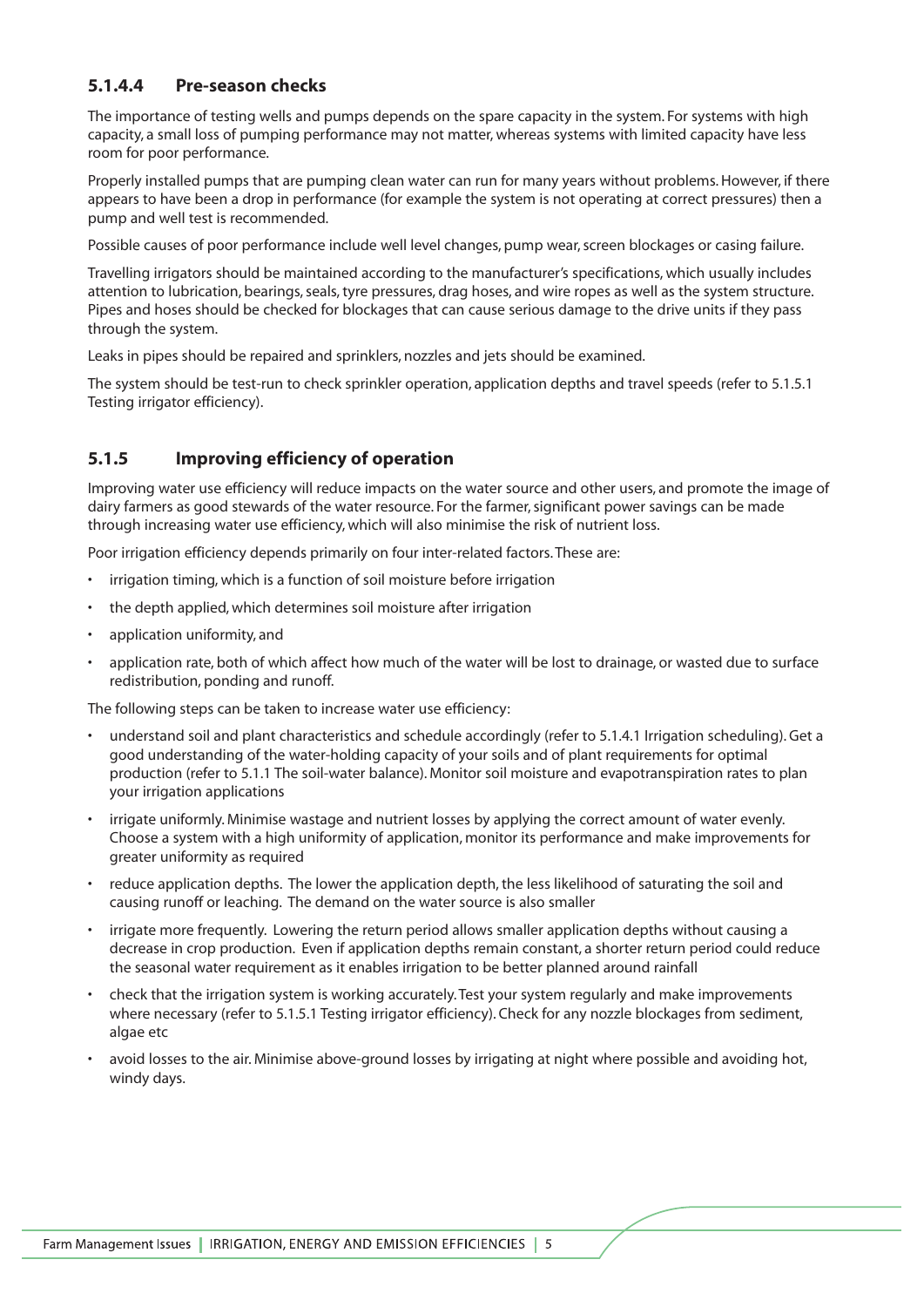## **5.1.5.1 Testing irrigator efficiency**

As inefficiency of water application cannot always be seen; it needs to be measured. Many irrigators speed up during their runs and apply a heavier application at the start than at the end of the run. Most irrigators apply water unevenly across their wetted width. Some types of equipment are more prone to creating ponding or runoff.

To test the evenness of water application across the irrigator's run, carry out a uniformity test as follows:

- 1. Note irrigator pressure and wind direction. Avoid testing on a hot or windy day.
- 2. Place cans (e.g. plastic ice-cream containers or fruit tin cans) in front of the irrigator and at right angles to the direction of travel. Space cans evenly in both directions from the centre of the irrigator's run. Use at least one can every 10 m, and more near the run edge (e.g. every 5 m). All cans must have the same diameter. Cans may need to be anchored to remain upright.
- 3. Measure the application rate at each site by emptying each can into a clear calibrated jug. Record each reading.
- 4. Plot results out on a piece of paper to determine variability from the centre to the edges of the run.

If application is not uniform, adjustments could include changing nozzle size and spacing or changing system operation to reduce pressure variations. Proper maintenance is also important, such as replacing worn sprinklers and nozzles or blocked emitters.

Travelling irrigators can be speeded up if too great a depth is being applied. Another option is to offset the sprayline or irrigator run by up to half a set or run with every alternate irrigation. This ensures that a heavier application is applied to the ground that was under-watered during the last irrigation. Extra lengths to sub-main pipe may be required. The run reversal method can also be used to compensate for travelling irrigators that speed up during their run. Reverse the direction of the irrigator's travel each alternate irrigation. If permanent anchors are installed at the end of each run, additional temporary anchors will have to be used.

Table 5.1-6 lists the common complaints regarding poor irrigator efficiency and suggestions for improving efficiency.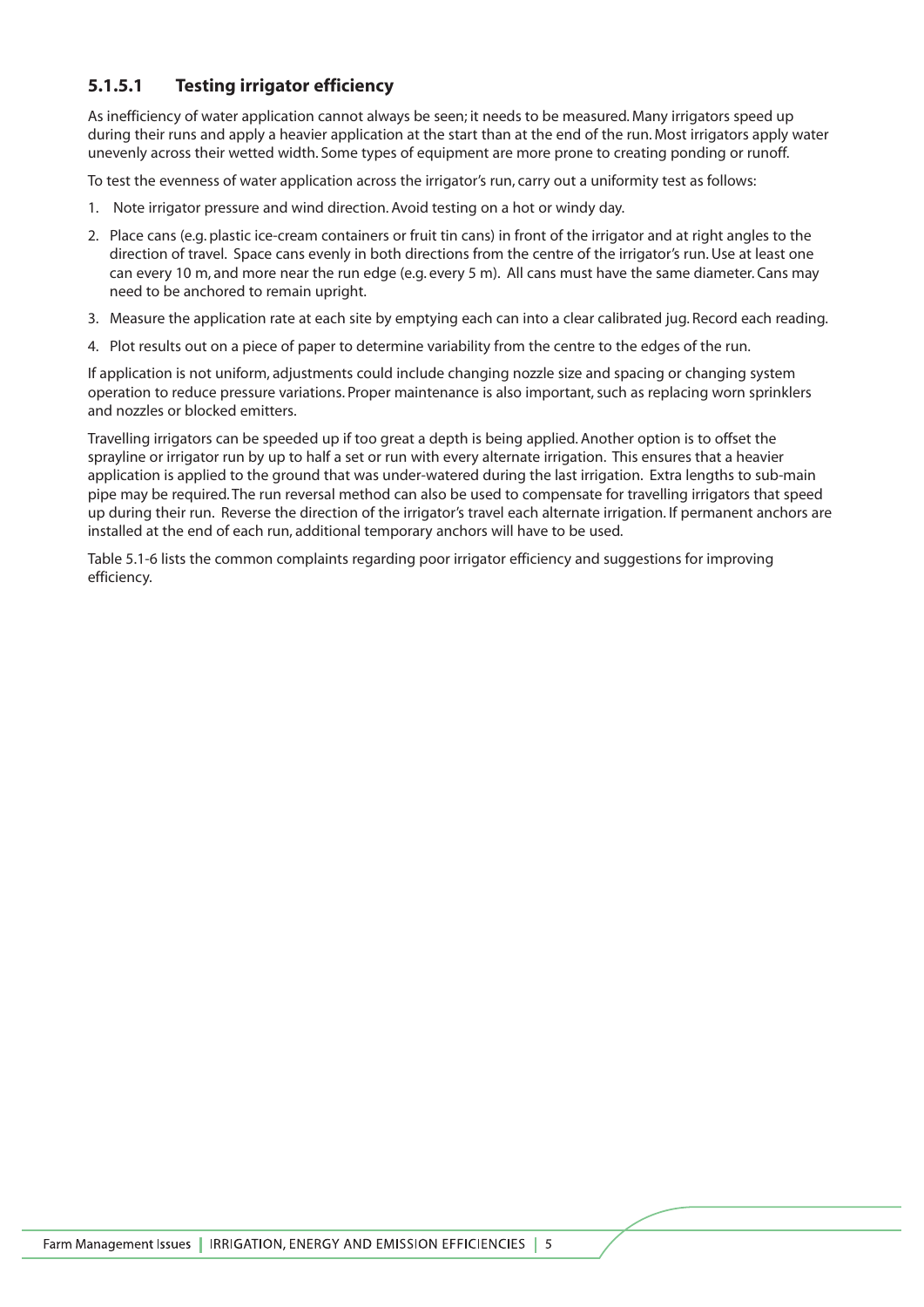#### **IMPROVING IRRIGATION EFFICIENCY**

| <b>Irrigator type and problem</b>               |                                                      |                                                    |                                                    |  |
|-------------------------------------------------|------------------------------------------------------|----------------------------------------------------|----------------------------------------------------|--|
| <b>Uneven watering</b>                          | <b>Under-watering</b>                                | <b>Uneven travel speeds</b>                        | <b>Ponding and runoff</b>                          |  |
| <b>Sprinklers and lateral</b>                   |                                                      |                                                    |                                                    |  |
| Check system is operating<br>at proper pressure | Move twice daily                                     |                                                    | Check that the water<br>application rate suits the |  |
| Check all sprinklers are<br>correctly spaced    |                                                      |                                                    | soil type<br>Disconnect hydrant near               |  |
| Check all sprinklers are<br>rotating freely     |                                                      |                                                    | wet spots                                          |  |
| Check all nozzles are the<br>correct size       |                                                      |                                                    |                                                    |  |
| Use offset method                               |                                                      |                                                    |                                                    |  |
| Reduce spacing between<br>sprayline sets        |                                                      |                                                    |                                                    |  |
| <b>Travelling gun irrigators</b>                |                                                      |                                                    |                                                    |  |
| Check machine pressure<br>is suitable           | Check machine flow rate<br>and pressure are suitable | Adjust turbine settings<br>Use run reversal method | Increase irrigator speed                           |  |
| Alter angle of guns                             | Use offset method                                    | Fit speed compensator to                           |                                                    |  |
| Use offset method                               | Reduce lane spacing                                  | turbine                                            |                                                    |  |
| <b>Travelling boom irrigators</b>               |                                                      |                                                    |                                                    |  |
| Check machine pressure is<br>suitable           |                                                      | Adjust turbine settings<br>Use run reversal method | Increase irrigator speed<br>Reduce flow rate       |  |
| Check for blockages in<br>nozzles               |                                                      |                                                    | Change nozzle type to<br>increase wetted footprint |  |
| <b>Centre pivot systems</b>                     |                                                      |                                                    |                                                    |  |
| Check machine pressure<br>is suitable           | Check machine flow rate<br>and pressure are suitable | Use run reversal method                            |                                                    |  |
| Check nozzle size                               | Fit extension arms                                   |                                                    |                                                    |  |
| configuration<br>Check for blockages in         | Use offset method                                    |                                                    |                                                    |  |
| nozzles                                         | Reduce lane spacing                                  |                                                    |                                                    |  |

Note 1: Seek advice from manufacture when changing nozzles or making other "design" changes Note 2: For wind effects on sprinklers and laterals - check system is operating at the proper pressure/ check all sprinklers are standing upright / change to single not twin nozzles / change to low trajectory sprinklers. Adapted from MAF, 1986

#### **5.1.5.2 Energy efficient operation**

Reducing energy use is largely achieved by reducing pumping hours. Irrigation scheduling and soil moisture monitoring are important tools for ensuring that the irrigation water is used when needed. The biggest opportunity for reducing pumping is through better use of rainfall (refer to 5.1.4.1 Irrigation scheduling).

In terms of pump operation, major efficiency gains are made when selecting the best motor/ pump combination at the design stage (refer to 5.1.3.4 Energy efficiency of irrigation systems). Operating a pump at a flow at or beyond its maximum efficiency point will reduce the cost per cubic metre of water pumped. Be aware that if you are throttling your pump at the headworks, you will be wasting energy. A means of reducing pump pressure, such as fitting a variable frequency drive, trimming pump impellers or replacing the pump, should be implemented. As pumps wear, they become less efficient. Monitoring performance with pump tests will indicate whether or not loss of performance is significant enough to warrant repairs.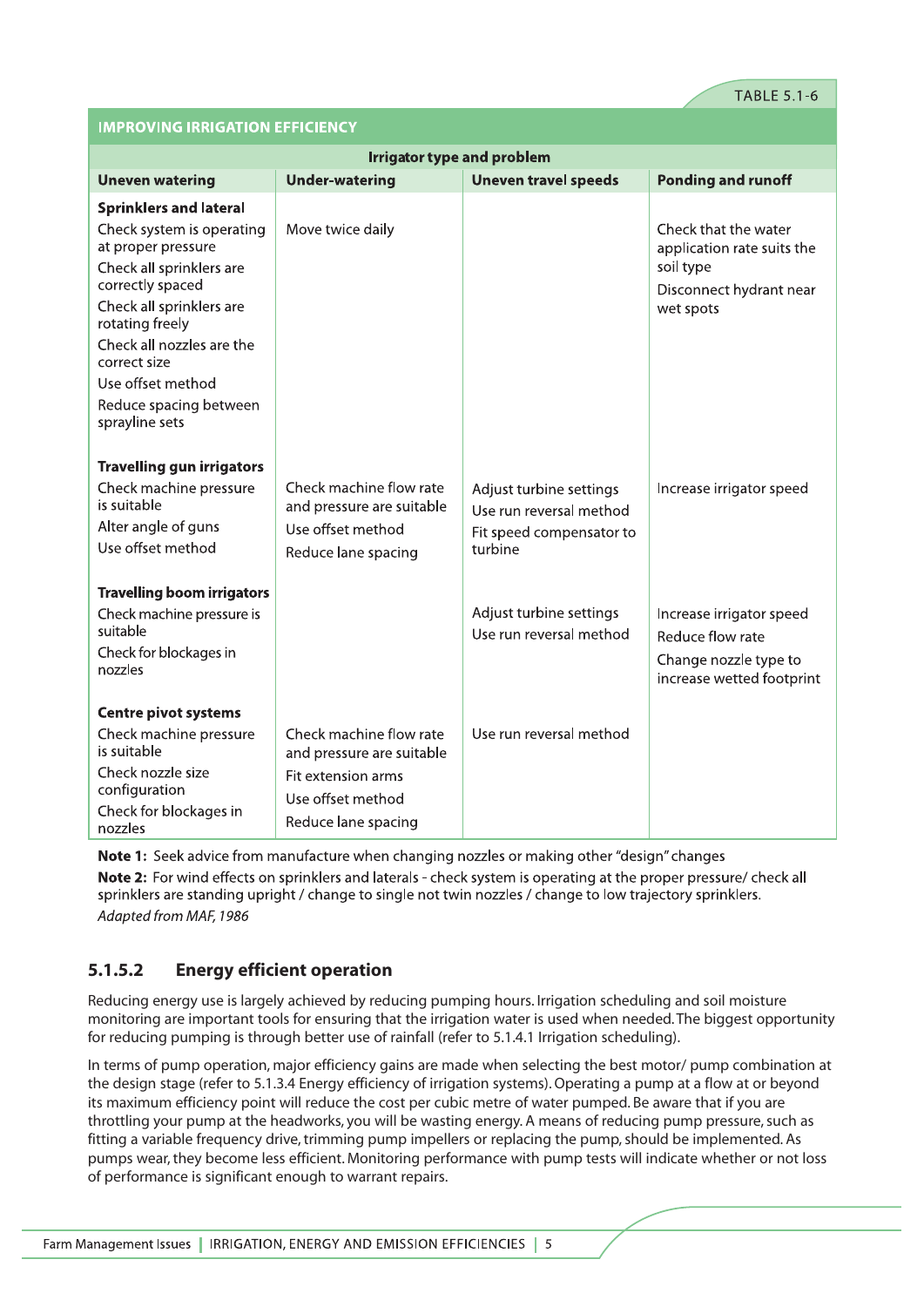Changing to low pressure spray nozzles will reduce energy consumption, but may not result in significant savings because of the high application rates that occur, causing surface redistribution and runoff. For deep well pumps, most of the energy is used to lift water to the surface, and modifying the system at the surface will have little impact.

#### **5.1.6 Performance review and audit**

At the end of a season, a review and audit can help to determine weaknesses in the system, solutions and potential benefits from improved water efficiency and reduced power consumption.

The review should look at:

- daily and seasonal water use in relation to climatic conditions and soil moisture
- production
- time used, including for maintenance
- energy use.

This can help to assess the effect of irrigation on productivity, profit, farm labour and the environment. Knowing the cost of water, energy and labour can be helpful in planning for next season. Having accurate records will also help with resource consent compliance.

Monitoring the number of hours lost per season due to system failure will allow the reliability of the system to be assessed and replacements to be made in a timely manner.

#### **5.1.7 Minimising impacts on soil and water quality**

The main impacts of irrigation on soil and water quality result from poor management and over-watering. In this situation, soils become saturated and susceptible to damage, and nutrients, sediment or faecal material may be lost from the irrigated area to surface or groundwater.

A further risk to water is the spread of unwanted organisms (e.g. didymo) when irrigation equipment is moved between water bodies without cleaning. For further information on didymo control contact Biosecurity New Zealand (0800 809 966 or visit www.biosecurity.govt.nz).

#### **5.1.7.1 Minimising runoff and leaching**

As pasture production increases under irrigation, fertiliser requirements increase. The application of extra water and fertiliser to a soil can increase the pool of nutrients available for leaching. There is also a greater risk of spreading unwanted organisms from one water body to another e.g. didymo in runoff. If too much water is applied, or if it is applied unevenly, there is a risk of greater nutrient leaching.

Flood systems are particularly prone to high losses of nutrients and faecal material, especially if runoff water flows directly to streams via drainage channels from the border-dyke system. Reducing the amount of runoff is critical in these situations e.g. by ensuring clock times are appropriately set, headraces and borders are adequately maintained, and bunding is present. Application of soluble P fertiliser should also be delayed until after the last irrigation event in autumn, or less soluble forms (such as RPR) should be used.

Irrigating after intensive grazing or application of effluent should be avoided with all systems to minimise faecal contamination of receiving waters if runoff occurs.

In general, carefully scheduled, light applications of irrigation to suit soil and plant needs will promote active growth and pasture uptake of nutrients, and can therefore reduce leaching losses.

The gradual build-up of organic matter in previously unirrigated soils can also help to increase N-storage in the soil and reduce leaching.

Overall efficiency of nutrient use will help minimise the risk of losses under irrigation (refer to 3.1 Nutrient efficiency). A nutrient budget can provide guidance on appropriate nutrient application rates (refer to 3.1.3 Nutrient budgeting).

N-fertiliser should be used in split applications, at times when the most strategic gain will be made from the nutrients (refer to 3.3 Nitrogen fertiliser). Application should be avoided immediately before irrigating.

Sulphur should be applied in elemental form rather than sulphate form on irrigated pastures to avoid S leaching.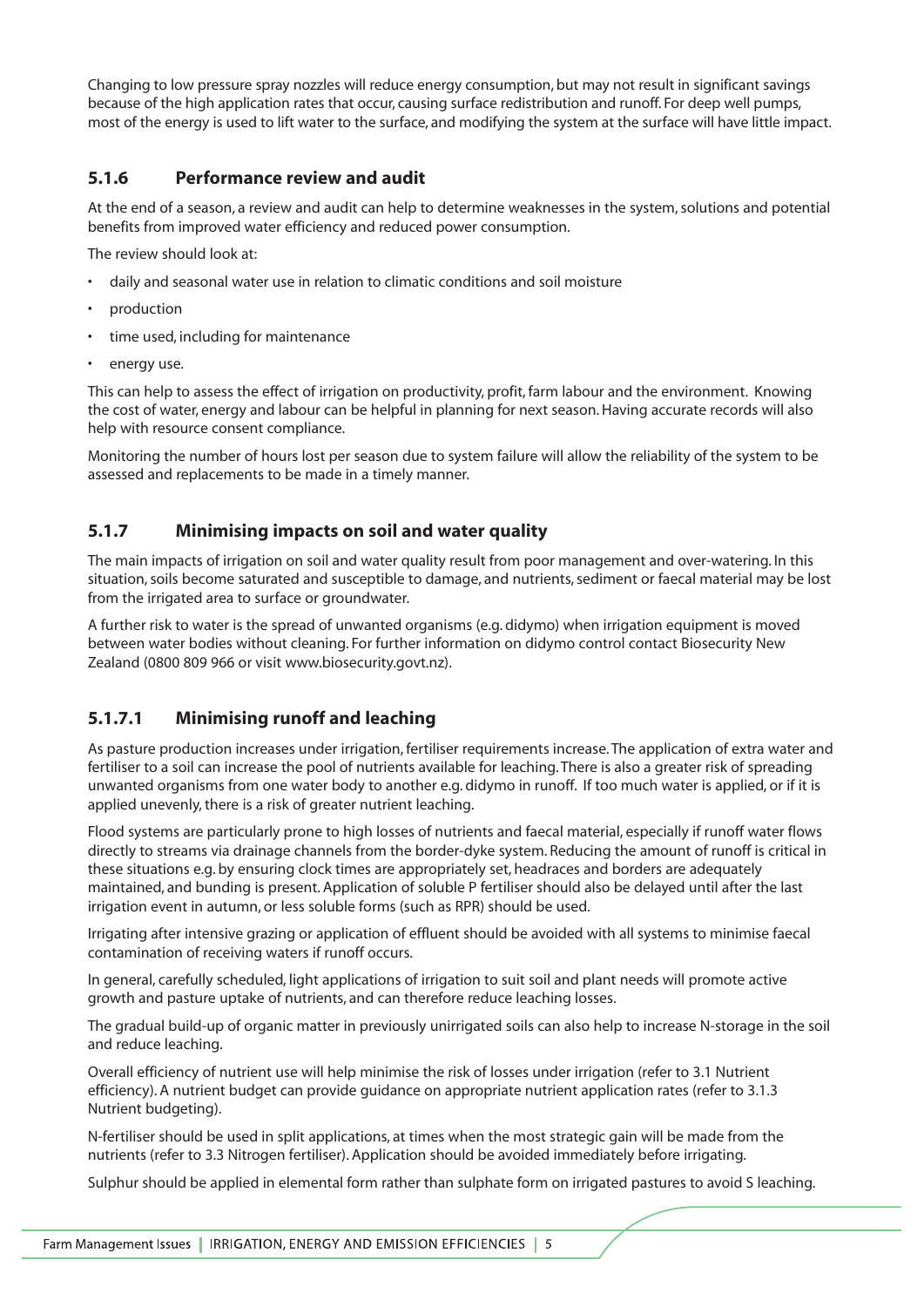## **5.1.7.2 Managing soils and grazing under irrigation**

Applying irrigation at high rates and/or grazing soon after irrigating raises the risk of pugging (refer to Section 2.1 Compaction and pugging).

Soils at field capacity are most prone to pugging. Pugging may also be worse if the land has been recently cultivated and resown.

Avoid high application rates, particularly in autumn on clay soils (when the water application rates should be reduced, even if moisture deficits persist).

Do not graze immediately after water application.

#### **5.1.8 Top tips for irrigation**

- **When installing irrigation, consider how to create the most efficient system as high ongoing energy use and cost can result from inefficiencies.**
- **Wherever possible, choose a system that has uniform water application, and is capable of delivering the lowest practicable application depths and rates.**
- **Have the system checked by an independent irrigation design expert.**
- **Choose a pump that suits your requirements and will operate efficiently at the duty required. Correctly match the pump to the system requirements, rather than throttling a system with a gate valve.**
- **Use a reliable irrigation scheduling method to achieve efficient water use. Over-watering is expensive and results in uneven watering and leaching or runoff. Irrigate 'little and often', to the extent that is practicable – do not irrigate below the active root zone.**
- **Use an accurate soil moisture monitoring technique or expert advice to assist with scheduling.**
- **To minimise leaching, do not apply N immediately before irrigation and consider applying N in lower quantities, more frequently (split dressings).**
- **Keep good records including detailed plans and specifications of the system installed, water and energy use and production over the season. Use these to plan improvements and for consent compliance.**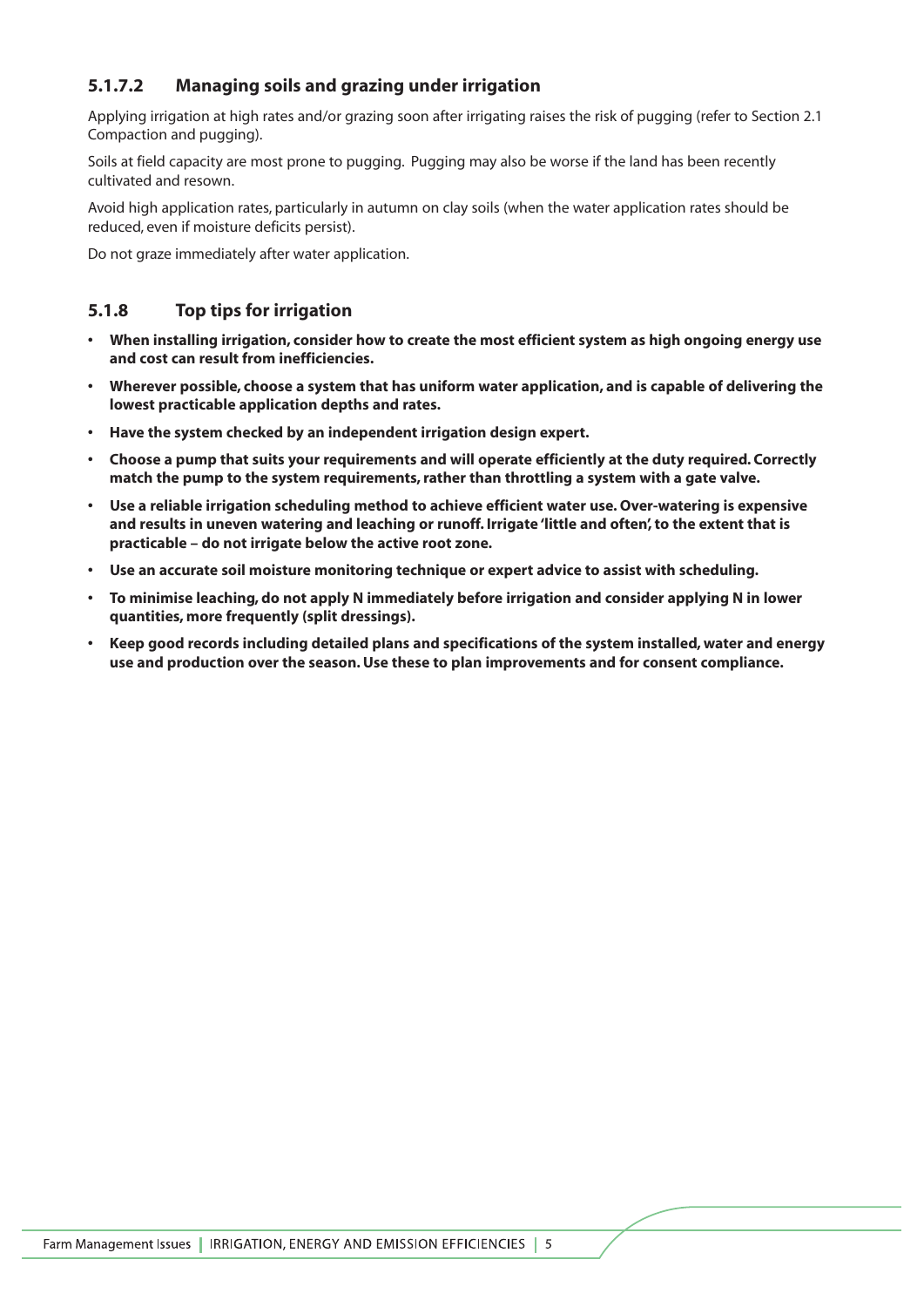## **5.2 ENERGY EFFICIENCY**

Energy used on farms includes fuels (diesel and petrol) and electricity. Products used on the farm also have 'embodied energy' (the energy required for their production, including raw material extraction and manufacturing). Added to this is the energy to transport inputs like race materials and supplements to the farm. Therefore the farm's use of fertilisers, supplements, aggregate and even building materials all factor in its energy efficiency.

Table 5.2-1 shows the average proportion of energy inputs from various sources to irrigated and non-irrigated dairy farms. This demonstrates the importance of fertiliser as an energy input on all farms and the high use of electricity on irrigated farms. Of all fertiliser, N-fertiliser is the most energy intensive (with urea requiring an average of 20GJ of energy per tonne manufactured, compared to superphosphate at only 2GJ of energy per tonne manufactured).

|                                                                           |                           | <b>TABLE 5.2-1</b>    |  |
|---------------------------------------------------------------------------|---------------------------|-----------------------|--|
| <b>PROPORTION OF ENERGY INPUTS FOR THE AVERAGE NEW ZEALAND DAIRY FARM</b> |                           |                       |  |
| <b>Type of Energy Input</b>                                               | <b>Non-Irrigated Farm</b> | <b>Irrigated Farm</b> |  |
| <b>Fertilisers</b>                                                        | 38%                       | 34%                   |  |
| Fuel (farm and contractor fuel use)                                       | 21%                       | 13%                   |  |
| Electricity                                                               | 20%                       | 40%                   |  |
| Capital*                                                                  | 13%                       | 7%                    |  |
| $Other**$                                                                 | 8%                        | 6%                    |  |

Wells, 2001

\* Capital includes buildings, vehicles, machinery and farm infrastructure improvements.

\*\* Other inputs include bought-in feeds, aggregate, chemicals and off-farm grazing.

Research shows that the average energy intensity on New Zealand dairy farms is similar in all regions except Canterbury, where pumped irrigation makes farming more energy-intensive and nitrogen inputs are also relatively high. The average overall ratio of energy used per unit of production is lower for the New Zealand dairy industry than reported overseas, however individual farms with pumped irrigation or high nitrogen fertiliser use may have higher energy ratios than some dairy farms in Europe.

While around two thirds of our grid power is from renewable sources (largely hydro-electricity), the potential for major new hydro dams and wind farms is limited, so further increases in electricity use are likely to come from fossil fuels such as coal and gas.

Farm businesses have a high degree of oil dependency - for liquid fuel, for the generation of electricity used on the farm and for the production of inputs, particularly nitrogenous fertilisers. This is a concern on three fronts:

- exposure to cost increases as oil prices rise
- use of a non-renewable energy source
- release of carbon dioxide to the atmosphere.

Firewood and biofuels (e.g.'biogas' from organic material such as manure, or 'biodiesel' made from vegetable oil or animal fat) also release carbon upon combustion, but this is carbon that has been trapped from the air and stored in that material by the growing tree or pasture. Therefore these are termed 'carbon-neutral' fuels.

#### **5.2.1 Electricity savings**

On a farm with pumped irrigation, irrigation efficiencies are likely to offer the most potential for electricity savings (refer to 5.1 Irrigation).

The other use of energy, and therefore source of potential savings, is the farm dairy. The typical electricity consumption in a farm dairy is shown in Table 5.2-2.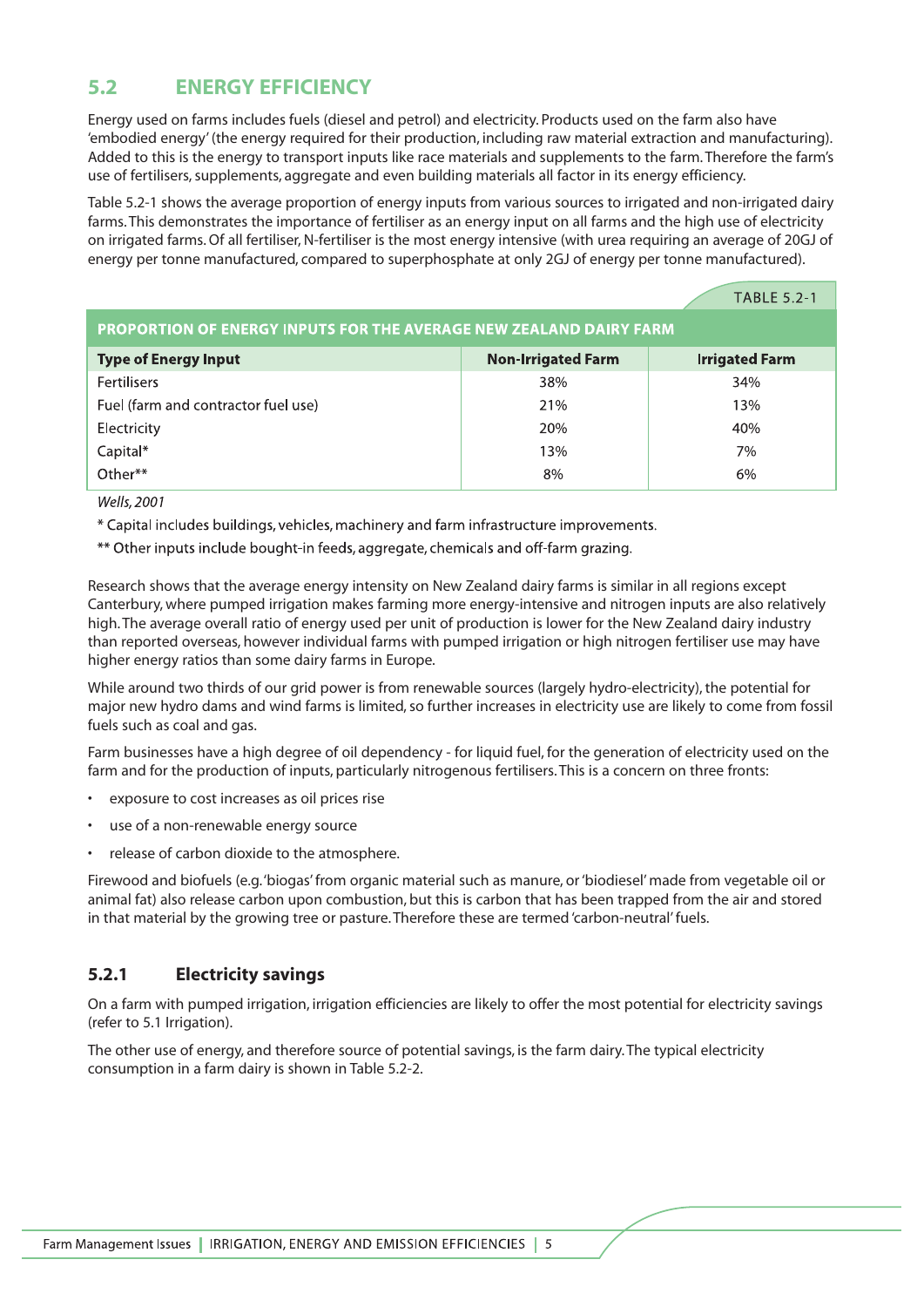#### **TABLE 5.2-2**

| <b>ELECTRICITY CONSUMPTION IN A TYPICAL FARM DAIRY</b> |                                       |  |  |
|--------------------------------------------------------|---------------------------------------|--|--|
| <b>Activity</b>                                        | <b>Proportion of electricity used</b> |  |  |
| Water heating                                          | 32%                                   |  |  |
| Milking system                                         | 26%                                   |  |  |
| Milk chilling                                          | 21%                                   |  |  |
| Water pumping<br>10%                                   |                                       |  |  |
| Other (shed lighting, effluent pump, etc.)<br>11%      |                                       |  |  |

Energy audits of working dairy farms suggest that an average saving of 25%, and in some cases as much as 38%, can be achieved. Table 5.2-3 shows the typical proportion of energy use that could be saved for various activities.

|                                                        |                                      | <b>TABLE 5.2-3</b>                      |  |
|--------------------------------------------------------|--------------------------------------|-----------------------------------------|--|
| <b>POTENTIAL ENERGY SAVINGS FOR VARIOUS ACTIVITIES</b> |                                      |                                         |  |
| <b>Activity</b>                                        | Main opportunity to save electricity | <b>Typical saving for that activity</b> |  |
| Water heating                                          | Heat recovery system                 | 69%                                     |  |
| Milking system                                         | Vacuum pump variable speed drive     | 47%                                     |  |
| Milk chilling                                          | Milk vat insulation                  | 23%                                     |  |
| <b>Efficient lighting</b>                              | Energy efficient lighting            | 66%                                     |  |

Genesis Energy (website data)

Many energy supply companies offer advice on how to reduce electricity use on the farm. Check your local supply company's website or ring for advice. Some websites offer energy savings calculators that can estimate the payback time for investing in different energy saving technologies.

On large farms, major savings in electricity use can also be achieved if methane digestion is used to process effluent and produce biogas that can meet farm energy needs.

#### **5.2.1.1 Water heating**

Immediate savings for very little cost can be made by:

- insulating all hot water cylinders and pipes
- repairing any leaks and/or dripping taps in the hot water system
- regularly checking thermostat settings to ensure you are not over-heating water (80ºC).

More significant reductions can be achieved through:

- utilising the warm water from the pre-cooler heat exchanger (plate cooler) as a supply for the hot water cylinders
- installing a heat recovery system that uses waste heat from the refrigeration system to heat water.

Wood burners and solar heaters are also alternatives. Wood burning technology can be a relatively inexpensive option for a small farm dairy if sufficient firewood is grown on the farm and you are prepared to put in the work to keep up the firewood supply. Food Safety regulations require that any wood burning heater be installed so that the firebox opens outside the milking area and storage rooms, as smoke can lead to milk contamination.

Solar heating can be used as a pre-heating option for your electrical cylinder. Solar is a clean source of energy that does not produce greenhouse gas emissions. The investment in solar heating is less cost-effective if night-rate electricity charges are available and electrical hot water cylinders are timer-controlled. However, if the dairy requires hot wash after morning and afternoon milking year-round, solar can be cost-effective.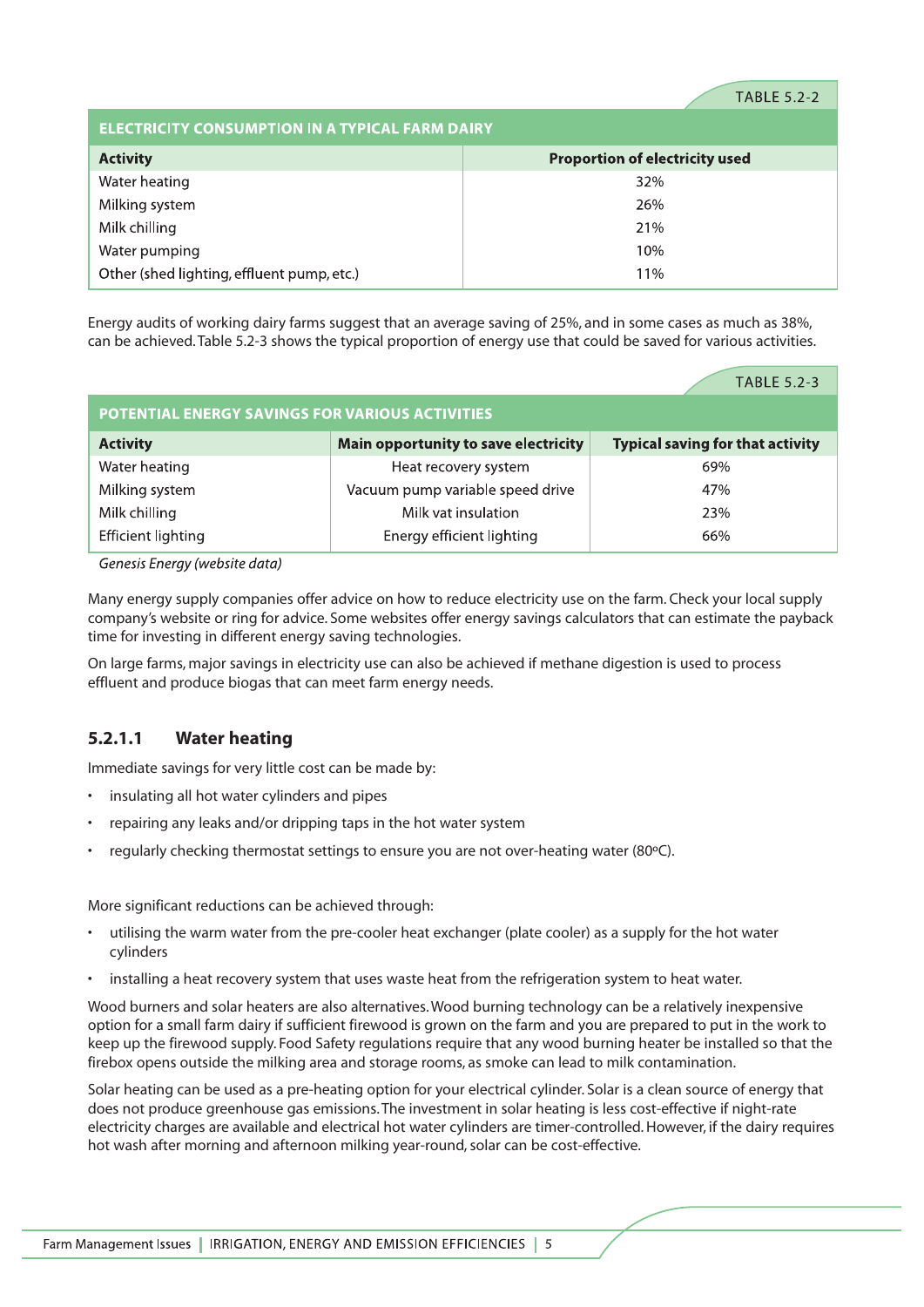#### **5.2.1.2 Milking system**

Within the milking system, the vacuum pump is the key component. The vacuum pump should be maintained regularly for efficient operation.

More substantial savings can be made by:

- installing a variable speed drive to the vacuum pump
- when replacing the pump, choosing the correct size for its function and selecting a high efficiency pump.

Vacuum pumps run continuously during milking and cleaning, independent of the amount of air to be removed from the system at any one time.Variable speed drives allow for changes in the vacuum to meet demand. For example, when fewer cows are being milked at one time, the variable speed drive automatically compensates for this.

In addition to the significant energy savings that can be made by installing a variable speed drive (reducing energy use by up to half), there are other potential benefits:

- an improvement in milk quality (cell counts) due to less stress on cows through application of a desirable, constant vacuum
- reduced noise in the shed
- less maintenance on the vacuum pump due to the soft starts and slower, smoother running
- reduced use of grid power at peak times (morning and early evening, and over summer when hydro-lake levels are low).

Not all farm systems are suitable for this technology – consult suppliers to enquire.

#### **5.2.1.3 Milk chilling**

Milk leaves a cow at approximately 38.6°C and needs to be cooled to below 7°C within three hours of milking and to remain chilled until it is collected.

Immediate savings can be made by:

- insulating refrigeration pipes going to the milk vat
- carrying out regular maintenance e.g. cleaning air condensers and/or replacing filter fans
- maintaining the correct refrigerant charge.

More substantial reductions are achieved by:

- directing the warm water from the plate cooler outlet to the hot water cylinders
- insulating the milk vat
- for outside vats, ensuring that they are sheltered from hot winds and mostly in the shade during the day.

Plate coolers need to be properly cleaned and maintained to provide efficient cooling and prevent milk contamination.

In some areas, farm water supplies may have higher temperatures, so other options may need to be considered, such as ice banks and chilled water storage.

Milk vat insulation products differ in price, durability and effectiveness – check with suppliers.

#### **5.2.1.4 Energy efficient lighting and appliances**

While lighting is only usually 1-2% of a dairy farm's electricity consumption, savings can be made by turning off lights when not in use, and by switching to fluorescent bulbs or energy saving light tubes.

Also consider the purchase of appliances for the farm and staff housing – look for a high rating for energy efficiency.

Electric fence maintenance is important to reduce power wastage, ensure efficient use of the system and to ensure phone lines are not the recipient of interference. Phone line interruptions are a major problem in rural areas as the effects are usually felt by neighbouring phone users.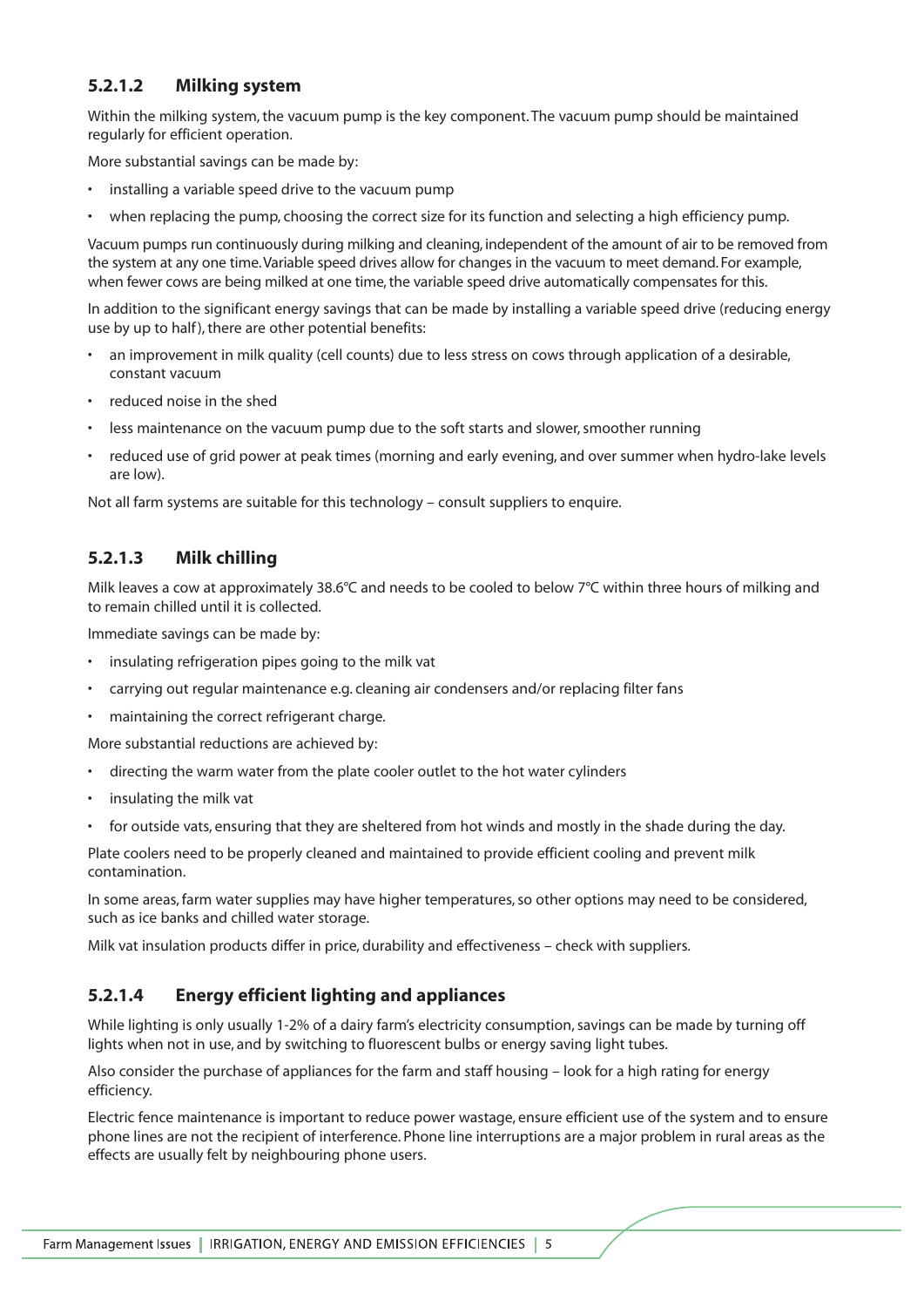Regular maintenance of electric fence units should include:

- clearing fence lines of long grass and weeds regularly
- clearing away broken branches or other debris which may have fallen across the wires
- checking for any broken wires or loose wires
- checking fence unit batteries or solar units
- testing voltage along fence to identify any faults or shorts circuits. Walking along fence line with a portable radio which is un-tuned and on high volume will locate the source of any electrical leakage.

#### **5.2.1.5 Biogas production**

Biogas is naturally generated by the anaerobic digestion of animal waste (e.g. dairy shed effluent). Typically it contains 70% methane and 30% carbon dioxide, although high concentrations of odorous gases such as hydrogen sulphide are produced if anaerobic digestion is incomplete. Both methane and carbon dioxide are greenhouse gases. If effluent is left to decompose anaerobically outside (e.g. in an effluent pond), methane will be released into the atmosphere. However, capturing the biogas and burning it as fuel is an alternative that will generate 'carbonneutral' energy for the farm.

Biogas can be used directly for gas heating or refrigeration, or it can be converted to electricity with a generator. If a retrofitted petrol or diesel engine is used, typically there will be a 30% efficiency of conversion to electricity with a further 40-60% of the energy converted to heat. This heat can then be harvested by drawing the hot water from the engine's cooling system and by fitting a heat exchanger to the exhaust of the generator. The resulting hot water can be circulated either through pipes inside the digester or through a water jacket around it to warm the digestion chamber, speeding up the rate of anaerobic digestion and reducing the size of digester required to process the effluent.

In New Zealand, where only 10-20% of a cow's daily waste production is deposited in the farm dairy, the minimum size for economical biogas production is around 1000 cows. The technology is more cost-effective for larger herds or where other surfaces capture effluent (e.g. feed pads or stand-off areas).

Plug-flow digesters have been specifically designed for New Zealand dairy farms. A plug-flow digester is a trench, (e.g. 3 m deep by 3 m wide by 20 m long) which is either constructed of concrete or dug into the ground and lined with a heavy plastic liner. It is a 'constant volume digester', where manure feeding in at one end displaces an equal amount of digested effluent at the other end. A solids concentration of more than 9% is required, so this digester is appropriate for effluent slurry that has been scraped, rather than washed, from the farm dairy or feed pad. There is no mixing in the plug-flow digester but effluent is pre-treated in a mix tank before entering the digester.

Another simple option currently being researched in New Zealand is to cover the anaerobic pond in a conventional pond treatment system and collect the biogas being released from the pond surface. While the technology to do this is simple, covers cost between \$20-50 per m<sup>2</sup>.

With all biogas generation technology, the cost-effectiveness for a particular farm situation will depend on the relative cost of other fuels and will become more attractive with rising fossil fuel prices. In addition to potential economic benefits, biogas avoids the use of limited fuel reserves by converting what otherwise is a farm waste product into energy, while releasing no more carbon into the atmosphere than would otherwise have been produced by the natural breakdown process.

#### **5.2.2 Fuel savings**

Fuel efficiencies can be made on dairy farms by:

- adopting no-till or minimum tillage practices in cropping and regrassing
- minimising the growing and feeding out of supplements
- using lighter vehicles where possible. However the use of ballast to avoid tractor wheel slippage can be beneficial where traction is poor.

Like road vehicles, farm vehicles will be most fuel-efficient when they are regularly tuned and when tyres are inflated to the correct pressure.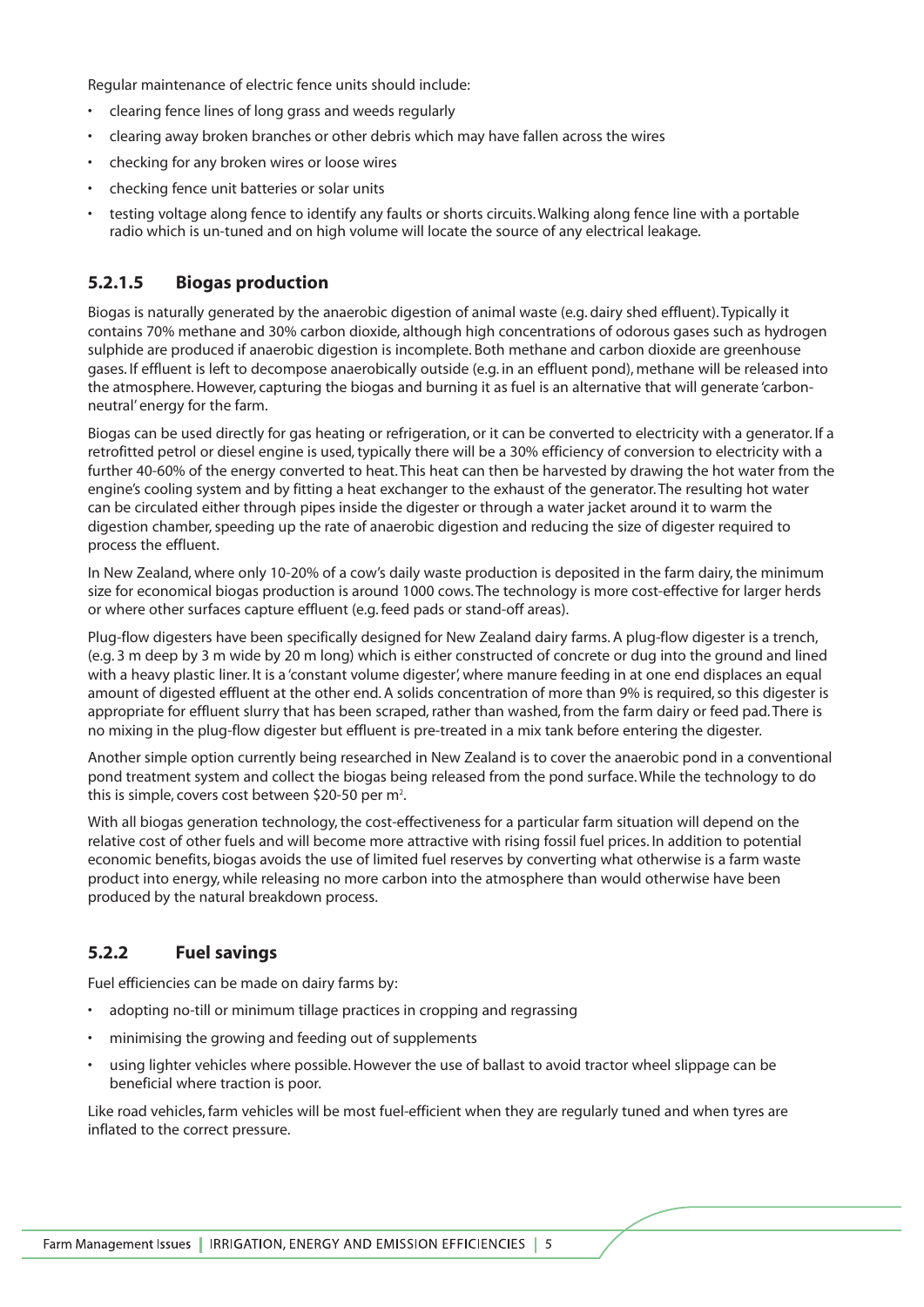#### **5.2.3 Savings on energy-intensive inputs**

While their energy consumption is not directly visible, inputs to the farm system have an energy cost associated with their production and transport. High amongst these is the energy required to create nitrogen fertiliser. Therefore any efficiency in N-fertiliser use has a corresponding energy benefit (refer to 3.3 Nitrogen fertiliser.)

Supplements bought onto the farm also require energy to grow and manufacture, and to transport onto the farm.

Energy efficiencies and cost savings can often be made by using local materials for farm purposes such as aggregate for tracks and races from a suitable local source.

#### **5.2.4 Top tips for saving energy**

- **Don't forget N-fertiliser management as a means to decrease the farm's overall energy use urea is an energy intensive product to manufacture and fertilisers account for more than a third of a farm's total energy use.**
- **Use pumped irrigation carefully (see 5.1 Irrigation) to reduce electricity consumption.**
- **Install a variable speed drive on the farm dairy vacuum pump.**
- **Use heat exchangers to capture waste heat from refrigeration and use it for water heating.**
- **Insulate hot water cylinders and milk vats in the farm dairy.**
- **Cut back on cultivation or use no-till techniques.**
- **Consider strategies to minimise the use of supplements or maximise the efficiency of supplement use.**
- **Select and operate farm vehicles to reduce use of diesel and petrol.**
- **Regularly service and tune all farm vehicles and machinery.**
- **Correctly ballast the tractor to optimise wheel slip.**
- **Radial ply tyres properly inflated to low pressure values can achieve better fuel efficiency.**

#### **Check out these useful websites on saving energy:**

**www.dairysavings.co.nz (Genesis Energy tips to save power and savings calculator) www.meridianenergy.co.nz/yourfarm (Meridian Energy power saving ideas) www.climatechange.govt.nz (case studies on energy efficiencies on dairy farms) www.ruralenergy.co.nz/dairyaudit/index (technology for energy saving on dairy farms) www.energywise.org.nz (general tips on energy efficiency) www.emprove.org.nz (tips for reducing business energy use) www.eeca.govt.nz (the Energy Efficiency and Conservation Authority) www.4million.org.nz (the "4 million careful owners campaign" - how individuals can cut energy use) www.agrilink.co.nz (energy reports and tools)**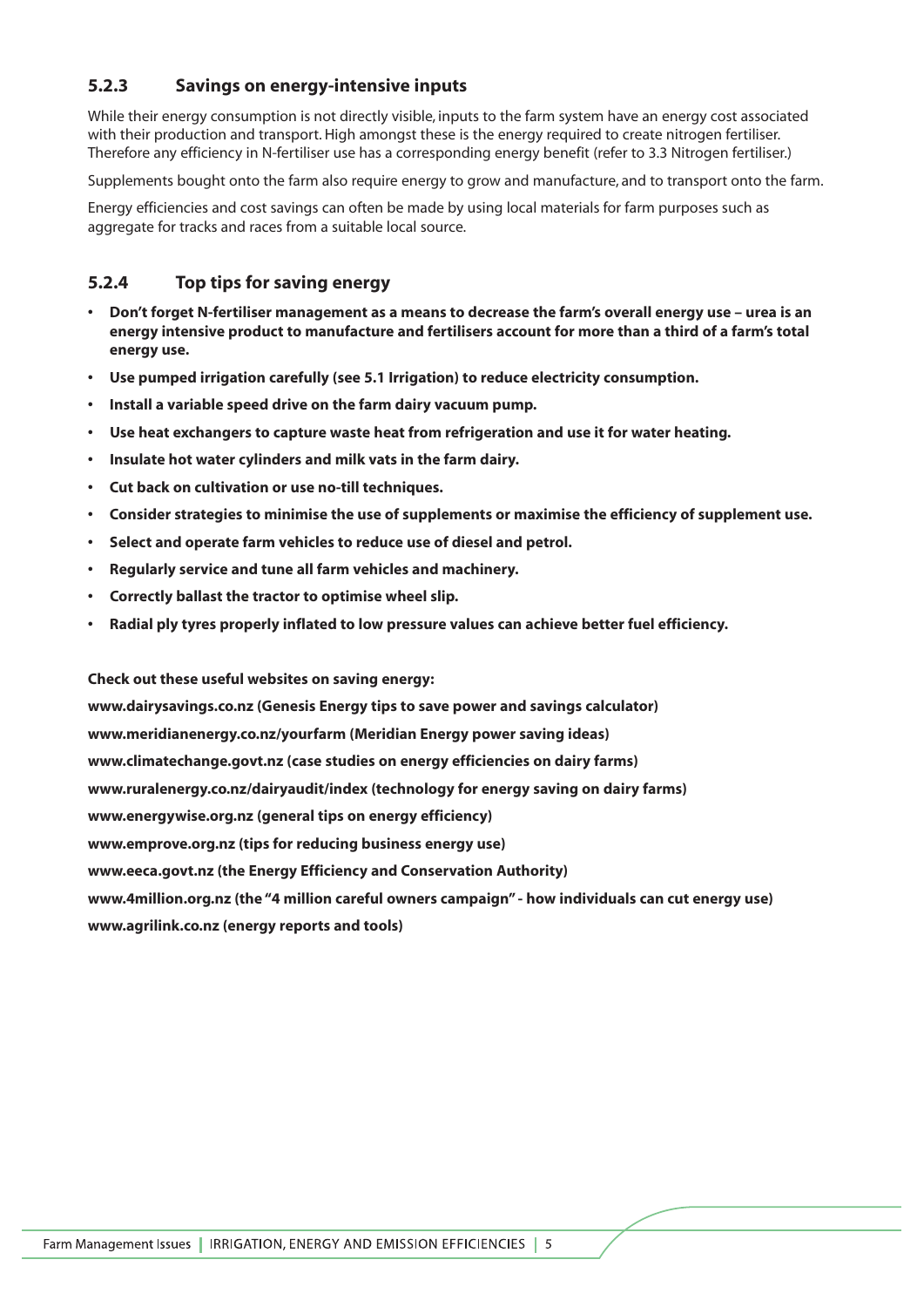## **5.3 GREENHOUSE GAS EMISSIONS**

There are three principal greenhouse gases produced from agricultural activity that help create a 'blanket' effect around the planet and speed global climate change: methane, nitrous oxide and carbon dioxide. Their sources and importance are shown in Table 5.3-1

|                                |                                                                                     |                                             |                                   | <b>TABLE 5.3-1</b>                                                                                                       |
|--------------------------------|-------------------------------------------------------------------------------------|---------------------------------------------|-----------------------------------|--------------------------------------------------------------------------------------------------------------------------|
| <b>GREENHOUSE GASES</b>        |                                                                                     |                                             |                                   |                                                                                                                          |
| <b>Greenhouse Gas</b>          | <b>Greenhouse</b><br><b>Effectiveness</b><br>(compared to same<br>amount of $CO2$ ) | % of Average Dairy<br><b>Farm Emissions</b> | % of Total NZ<br><b>Emissions</b> | <b>Main Source</b><br>on Dairy Farms                                                                                     |
| Methane $CH4$                  | 21                                                                                  | 58%                                         | 45%                               | Result of ruminant<br>digestion. Breathed<br>out by cows                                                                 |
| Nitrous oxide $N_2O$           | 300                                                                                 | 38%                                         | 16%                               | Released from soils<br>Influenced by<br>wetness and<br>compaction, and N<br>content in urine,<br>effluent and fertiliser |
| Carbon dioxide CO <sub>2</sub> |                                                                                     | 4%                                          | 37%                               | Fuel and electricity use                                                                                                 |

Two very potent greenhouse gases – methane and nitrous oxide, representing well over half of the national emissions profile – are sourced mainly from pastoral agriculture.

In ratifying the Kyoto Protocol, New Zealand committed to reducing its total greenhouse gas emissions to 1990 levels by 2008-2012, or purchasing carbon credits for the difference.

Many of the steps farmers can take to reduce greenhouse gas emissions will also bring benefits to the farm in terms of efficiencies and cost savings.

The nutrient budget package OVERSEER® can be used to predict the effect of different farm management practices on greenhouse gas emissions. The package can produce a greenhouse report for different scenarios showing the effect of changing practices on overall emissions or emissions of specific gases.

#### **5.3.1 Reducing carbon dioxide emissions**

The gross carbon dioxide emissions from energy use on dairy farms are estimated at 1.4 kilograms of  $CO<sub>2</sub>$  per kilogram of milk solids.

Reduced carbon dioxide emissions will mainly result from saving fuel and electricity (refer to 5.2 Energy efficiency).

In addition, farmers may choose to plant trees as carbon sinks (where the trees are to be permanent cover) or carbon-neutral fuel (where firewood or biogas is used in place of fossil fuels such as oil, coal or gas).

Owners of new forests planted since 1990 have the option of owning the credits from those forests, which could then be traded on the carbon market. However, these forests cannot then be clear-felled, as permanent forest canopy must be retained. For further information visit www.maf.govt.nz/forestry/pfsi

There has been debate as to whether increasing pasture production will build up organic matter and hence the carbon content of soils, making soils an effective 'carbon sink'. However, research shows that overall, soil carbon levels in New Zealand's grazing lands are at or near steady state. Relatively little unimproved grassland is being broken in for intensive pastoral farming, resulting in a dramatic increase in soil carbon. Adding more nitrogen fertiliser to already fertile pasture not only produces more pasture and therefore carbon addition to the soil, but it also increases the rate of decomposition and carbon release, and therefore has no overall effect on carbon storage. In addition, there is a carbon cost in the fossil fuels used to produce nitrogen fertiliser, and increased nitrous oxide emissions may result from the nitrogen-enriched soils.

There may be potential for improvements in soil organic matter levels in soils that have been under continued cultivation and are then returned to pasture or a no-till regime. No-till has been shown to increase soil organic matter by up to 50% in some cases. However, the area of these soils is not considered to be significant enough for soil carbon sinks to have a major effect in New Zealand.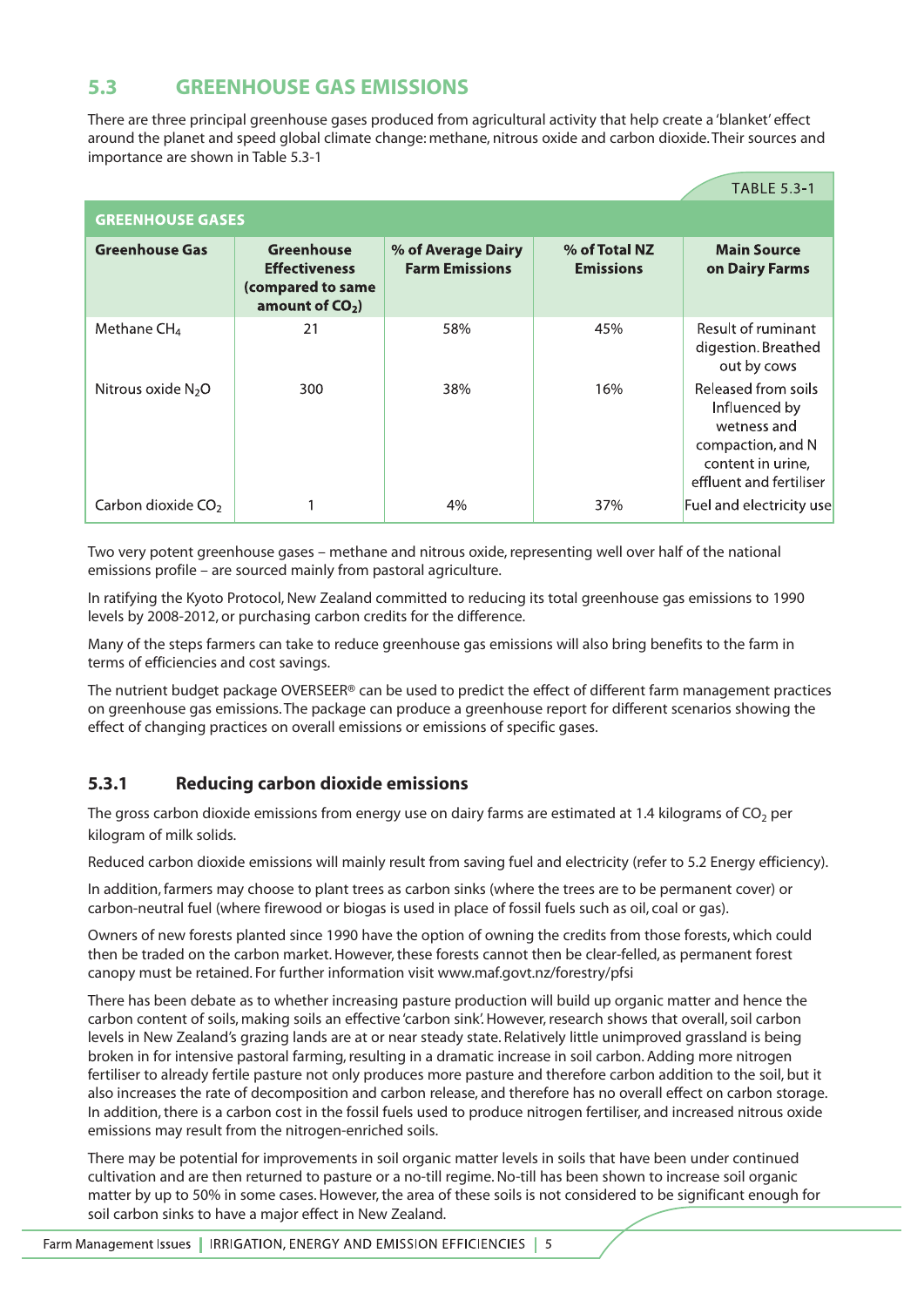Farmers wishing to increase organic matter and carbon in cultivated soils can:

- adopt minimum tillage
- retain crop residues
- grow winter cover crops or green manure
- include a long pasture spell in the crop rotation.

#### **5.3.2 Reducing methane emissions**

Methane is New Zealand's major greenhouse gas, and our methane production per capita is 10 times the world average. This is because methane is a natural by-product of a ruminant's digestive system and New Zealand has a large amount of agricultural stock. Unlike carbon dioxide, which can be sequestered by growing plants, there is no major sink for methane on earth. Recent measurements indicate its concentration is growing at about 0.6% per year. It is 21 times as efficient as carbon dioxide as a greenhouse gas (i.e. 1 kg of methane has 21 times the effect of 1 kg of  $CO<sub>2</sub>$  when calculated over 100 years).

Reducing methane emissions is likely to benefit farmers directly, since less methane production means a cow will have more energy available to produce milk.

#### **5.3.2.1 How methane is produced**

A cow's rumen contains about 80 kg of fermenting feed that is broken down by large numbers of bacteria, fungi and protozoa. The main products of feed digestion are acetic acid (used by the cow for energy and production), and the waste product hydrogen which the cow must get rid of to allow digestion to continue. Some of the cow's available energy is used to convert the hydrogen into methane  $(CH<sub>4</sub>)$  through another microbial process. The methane is then expelled through the cow's nose and mouth.

The less methane produced, the more energy the cow will have to produce milk. A cow wastes between 4% and 9% of its gross energy intake producing methane.

## **5.3.2.2 How methane production can be minimised**

Research into lower methane production centres on variations in feed and the potential for breeding programmes to influence methane outputs.

Studies have shown that feeding high quality legume forages containing condensed tannins, or feeding concentrated feeds (total mixed ration) can reduce methane output per unit of milk when compared with a pasture-only diet. Conversely, high-fibre diets will result in increased methane outputs.

In trials, cows fed with sulla or birdsfoot trefoil (condensed, tannin-containing legumes) in late lactation produced the same amount of methane as cows fed ryegrass, but the sulla-fed cows had higher dry matter intakes and were higher producing. This means that the methane output was less for the same amount of intake or milk output. Tannins also have other benefits such as increasing milk solids production and preventing bloat.

The use of high concentration feeds (total mixed rations) is an option for methane reduction but is costly. The production of grain-based feeds also has a high energy input for cultivation, processing and transport that releases carbon dioxide, another greenhouse gas, and cropping practices can impact on soil and water quality.

Cows show a high degree of variation in the amounts of methane they produce on similar dietary intake. Research is ongoing into the potential to make the most of this genetic variation to reduce methane emissions through breeding programmes.

#### **5.3.3 Reducing nitrous oxide emissions**

Nitrous oxide is the most potent of the three main agricultural greenhouse gases, being 300 times as effective as carbon dioxide in its greenhouse effect. It is thought to account for over a third of total agricultural greenhouse emissions in New Zealand, although there is uncertainty in determining actual emissions.

The release of nitrous oxide to the air through natural soil processes also represents a loss of N from the farm system, so there can be benefits to farmers from managing N-sources to reduce nitrous oxide losses. However, the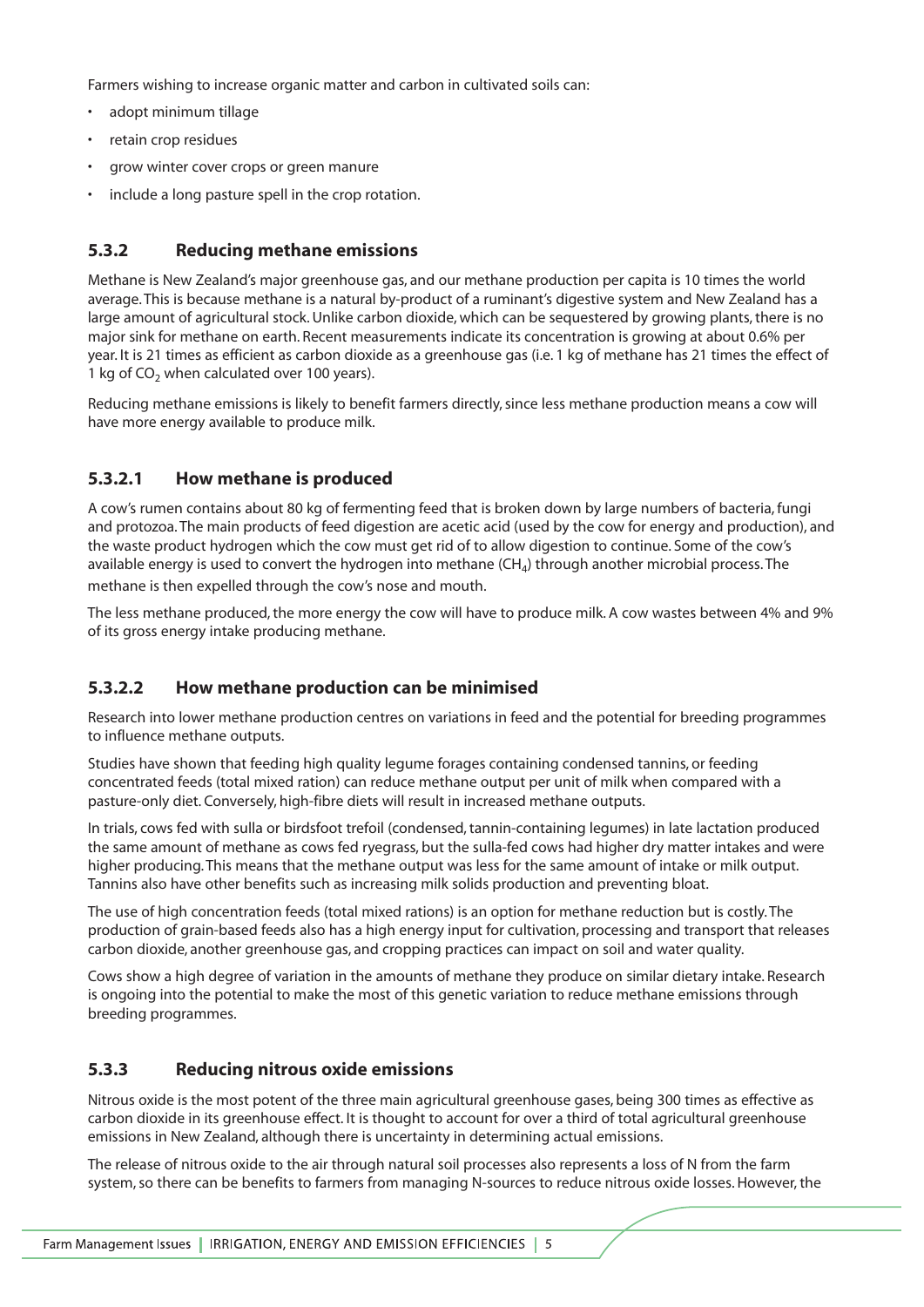conversion of N in wetlands to gaseous forms, which includes a proportion of nitrous oxide, is often encouraged as a way to prevent soluble N from reaching waterways. Swamps and wetlands are a key source of nitrous oxide emissions. Therefore the greatest benefit to the farmer and the environment will come from keeping N within the pasture root zone and not allowing it to leach into groundwater.

#### **5.3.3.1 How nitrous oxide emissions occur**

The greatest proportion of nitrous oxide from agricultural sources is emitted from animal urine deposited during grazing. A further amount is released when ammonium-N in excreta or fertiliser is converted to nitrate through nitrification, since nitrous oxide is a by-product of the nitrification process. It is also produced when the nitrate in animal urine or in N-fertiliser is released back to the air from wet soils through denitrification.

The process of denitrification which occurs in wetlands and swampy soils releases a suite of gases. By far the greatest proportion is inert  $N_2$  gas. However the greenhouse gases methane and nitrous oxide can also be produced in varying proportions depending on conditions. While minimal field research has been done on this topic, in theory the process is likely to be most 'efficient' (minimal N<sub>2</sub>O production) under highly carbon-rich and anaerobic conditions and when nitrate loadings are not excessive. While ongoing research is needed to optimise wetland design and management for minimal N<sub>2</sub>O production, in general the benefits of nitrate reduction in wetlands are still likely to outweigh the negatives of greenhouse gas release.

## **5.3.3.2 How nitrous oxide emissions can be reduced**

The greatest emissions occur after grazing events, particularly on poorly drained soils during winter. Therefore avoiding pugging and using on-off grazing in wet conditions will reduce emissions (refer to 2.1.1 Limiting pugging damage). The effluent from a stand-off area can be captured and spread back onto soils when they are drier.

Other good management practices for effluent capture and treatment will also help make the most of its fertiliser value while minimising emissions of nitrous oxide. Effluent applied to land at rates that exceed soil water holding capacity and pasture uptake of N will create the greatest potential loss of N loss to the atmosphere as nitrous oxide. The Dairying and the Environment Committee manual Managing Farm Dairy Effluent outlines good practice for effluent management.

Efficient use of N-fertiliser, and avoiding its use in cold, wet conditions is also helpful to ensure that N is taken up by actively growing pasture and not lost to leaching, and then potentially to the atmosphere through denitrification in wetlands (refer to 3.3 Nitrogen fertiliser and 3.1 Nutrient efficiency). A nutrient budget can be used to predict the loss of nitrous oxide resulting from different farm management practices and to increase the efficiency of N use on the farm (refer to 3.1.3 Nutrient budgeting).

The use of nitrification inhibitors has been shown to reduce nitrous oxide emissions by between 50 to 75% in field trials, by slowing the conversion of ammonium to nitrate and thus slowing the release of nitrous oxide from this process (refer to 3.3.3 Nitrification and urease inhibitors). There are also benefits for production as N is more likely to be held in the soil over winter and remain available for pasture uptake in spring.

The use of feeds with a low concentration of N (high carbon : nitrogen ratio) such as maize, is also a way to reduce the amount of N excreted and therefore available for leaching or loss as nitrous oxide.

Maintaining anaerobic conditions in wetlands (i.e. saturated soils) and a carbon-rich environment (e.g. through the use of wood chips in a constructed wetland or establishing raupo in a natural wetland) may decrease the proportion of N released as nitrous oxide.

#### **5.3.4 Top tips to reduce greenhouse gas emissions**

- **Use nitrogen fertiliser (including effluent) efficiently and only when pasture is actively growing.**
- **Investigate alternative feeds with lower methane output and more efficient N utilisation.**
- **Use nitrification inhibitors to retain nitrogen in the soil profile where it can benefit pasture production and reduce the release of nitrous oxide gas.**
- **Make energy savings through efficient irrigation and farm dairy technology.**
- **Cut back on farm fuel use with lighter vehicles and less tillage.**